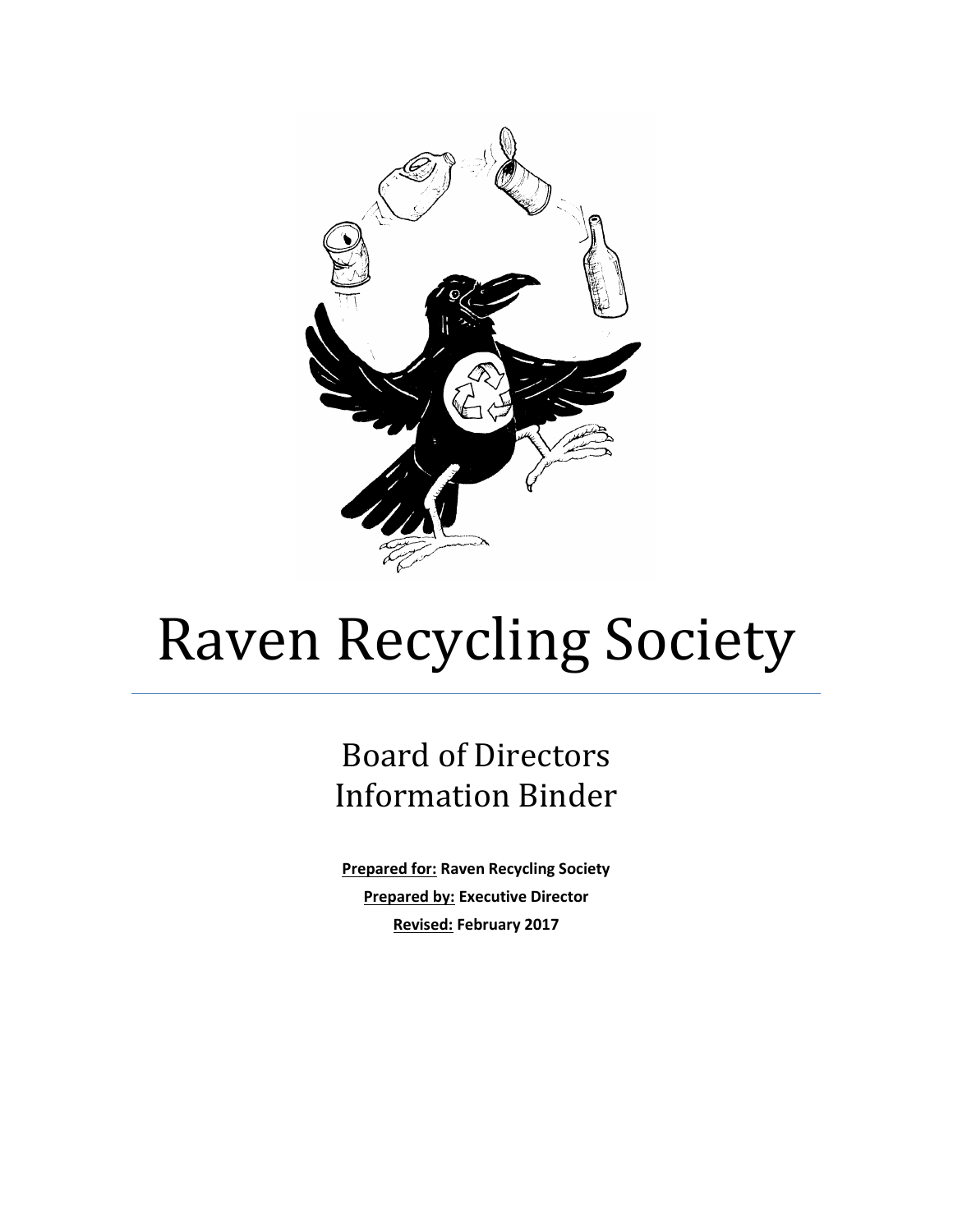# **Raven Recycling Society Policies Table of Contents**

| 1.1 |  |  |  |  |
|-----|--|--|--|--|
| 1.2 |  |  |  |  |
|     |  |  |  |  |
| 2.1 |  |  |  |  |
| 2.2 |  |  |  |  |
| 2.3 |  |  |  |  |
| 2.4 |  |  |  |  |
| 2.5 |  |  |  |  |
| 2.6 |  |  |  |  |
| 2.7 |  |  |  |  |
| 3.  |  |  |  |  |
| 3.1 |  |  |  |  |
| 3.2 |  |  |  |  |
| 3.3 |  |  |  |  |
| 3.4 |  |  |  |  |
| 3.5 |  |  |  |  |
| 3.6 |  |  |  |  |
| 3.7 |  |  |  |  |
| 4.  |  |  |  |  |
| 4.1 |  |  |  |  |
| 4.2 |  |  |  |  |
| 4.3 |  |  |  |  |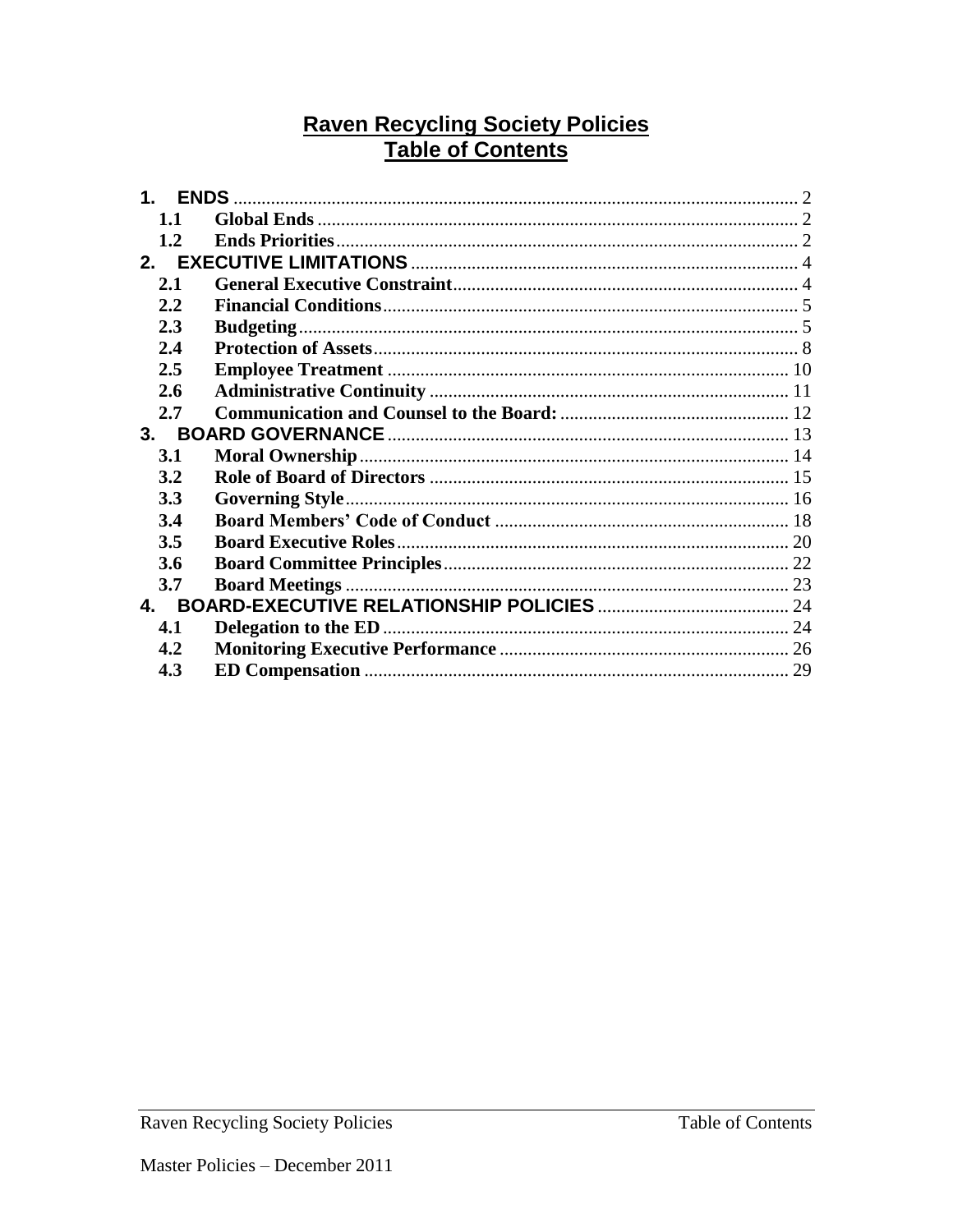# **RAVEN RECYCLING SOCIETY POLICIES**

# **OWNERS**

Individuals, organizations, businesses and governments in the Yukon who demonstrate commitment to sustainable and healthy ecosystems.

# **PREAMBLE**

The Raven Recycling Society (Raven) believes that the current scale of human activity is unsustainable in terms of resource use and environmental impact. The integrity of regional and global ecosystem is being threatened. We also recognize the need for a more equitable distribution of the benefits and costs of resource use. Our vision is prosperous sustainable communities within healthy regional and global ecosystems.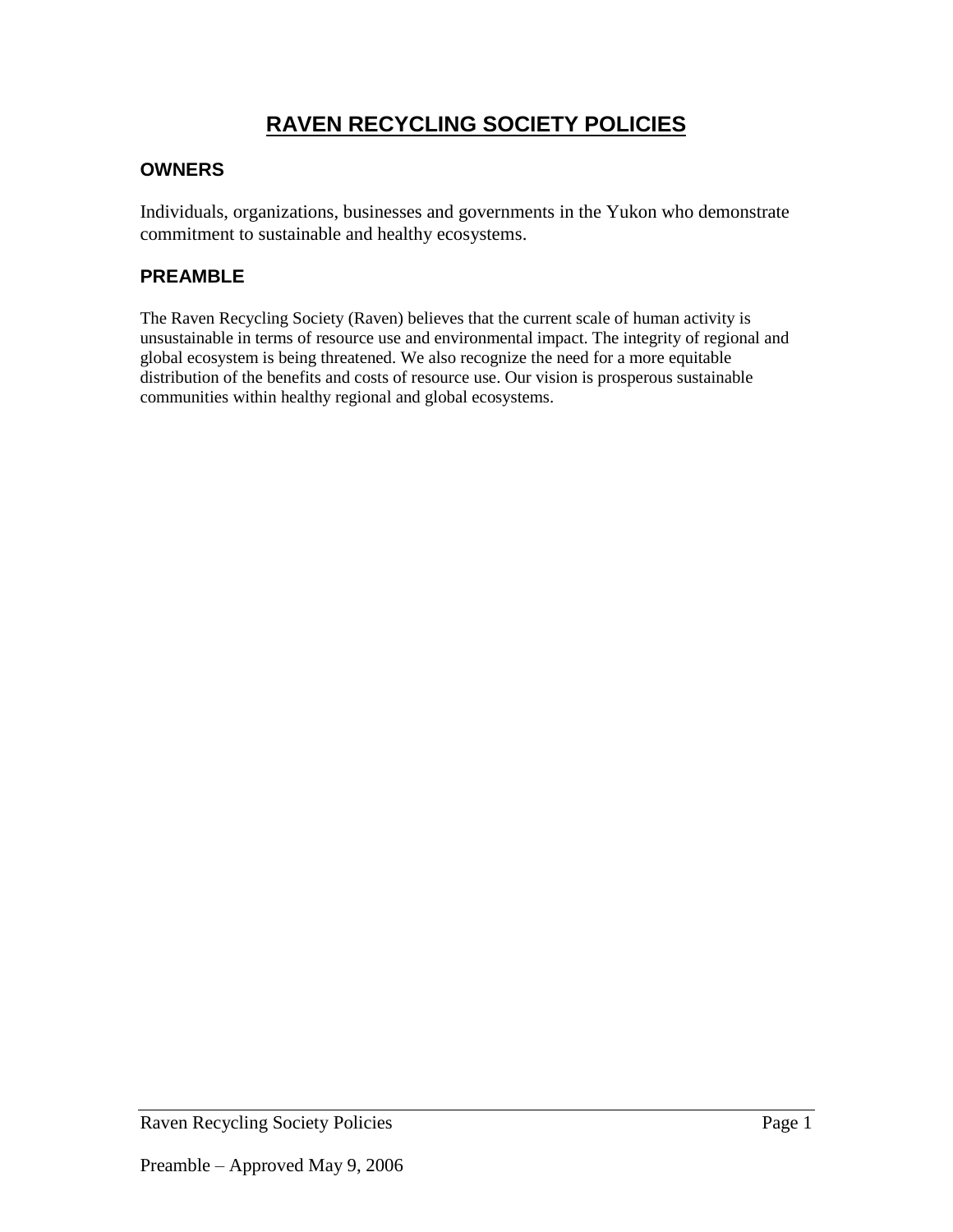# <span id="page-3-0"></span>**1. ENDS**

# <span id="page-3-1"></span>**1.1 Global End**

The Yukon community (including individuals, organizations, businesses and governments) makes the conscious consumption decisions to achieve Zero Waste. Zero Waste is a waste management philosophy that minimizes the negative impacts to land, air and water and maximizes the product life span and resource life cycle of all materials.

- <span id="page-3-2"></span>1.1.1. The Yukon community understands and takes actions necessary to achieve Zero Waste by:
	- Consuming responsibly;
	- Reusing;
	- Composting;
	- Recycling and;
	- Disposing of waste responsibly
- 1.1.2. Governments foster Zero Waste action by:
	- Enacting and implementing legislation and policies;
	- Educating Yukon communities; and;
	- Providing supportive funding
- 1.1.3. The community has access to waste management options to achieve Zero Waste.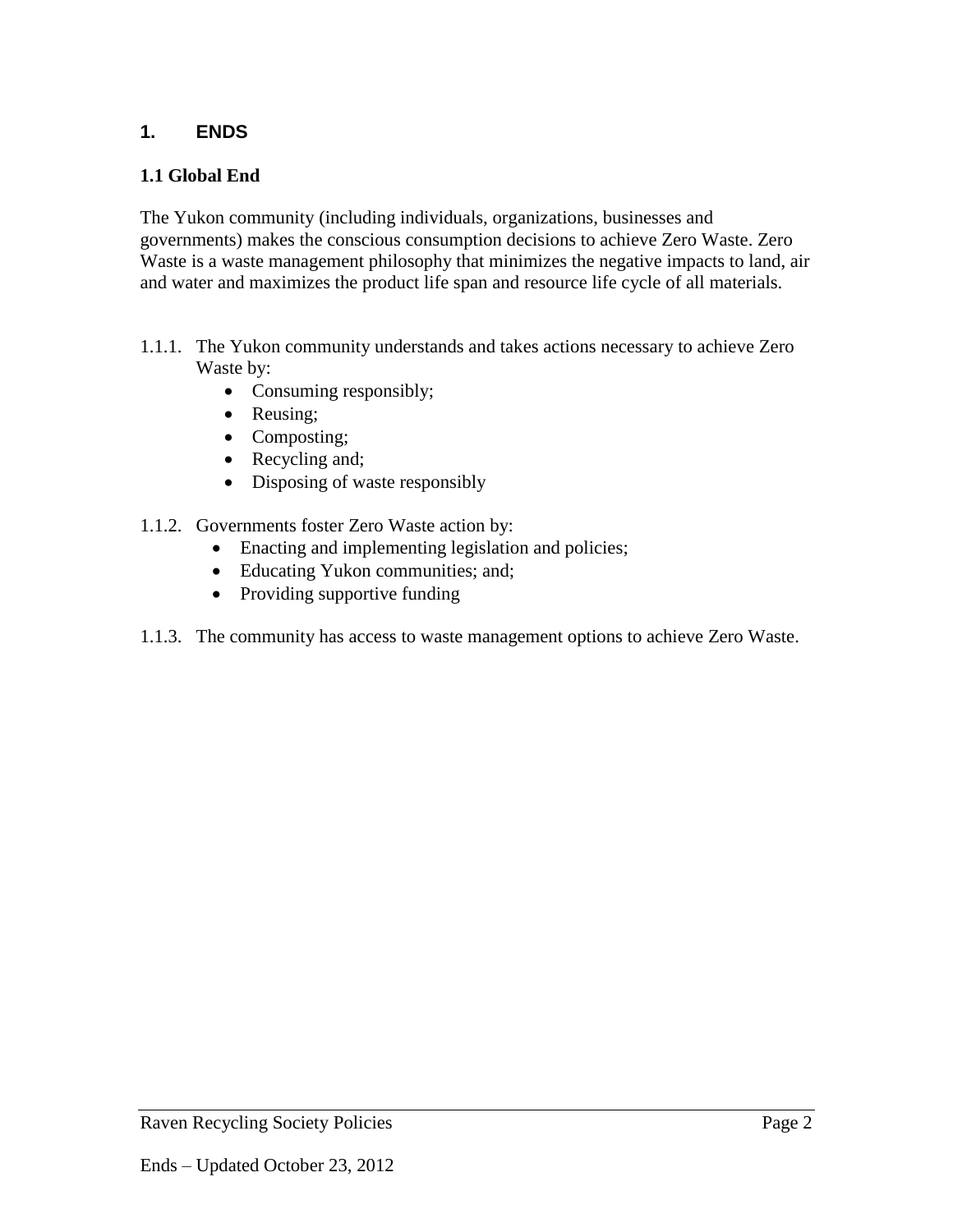#### **1.2 Ends Priorities**

The following priorities apply to the Ends, with "A" representing the highest priority.

**A) End 1.5** The community has continually improving access to responsible waste management options.

- citizens
- public sector
- private sector

#### **with a focus on citizens and the private sector**.

**B) End 1.3.2** The public sector takes action that results in the continued reduction of the environmental impacts of consumption and waste management by the Yukon community through:

1) legislation and policies *(incentives, bans, environmental sustainability, BCR, dumps and operations, implementation, monitoring, resources); and*

- 2) increased education; and
- 3) adequate funding for responsible waste management.

#### **with a focus on End 1.3.2 (1) legislation and policies**

**C) 1.2** An increasing number of residents:

- 1) consume responsibly
- consume less
- make consumption choices that support sustainable communities and healthy ecosystems

2) reduce waste

3) preferentially

- a) reuse (share, repair, regift, buy used, reusable packaging)
- b) compost (personal and/or City serviced)

c) recycle (find uses for used goods, purchase goods made of recycled goods,

recycled and recyclable packaging)

d) dispose of waste responsibly (minimize effects on air, land, water; appropriate disposal for different waste streams – domestic, construction, hazardous) **with a focus on 1.2 (2) reduce waste**

\_\_\_\_\_\_\_\_\_\_\_\_\_\_\_\_

\_\_\_\_\_\_\_\_\_\_\_\_\_\_\_\_\_\_\_\_ Date of adoption

Secretary's signature

Raven Recycling Society Policies Page 3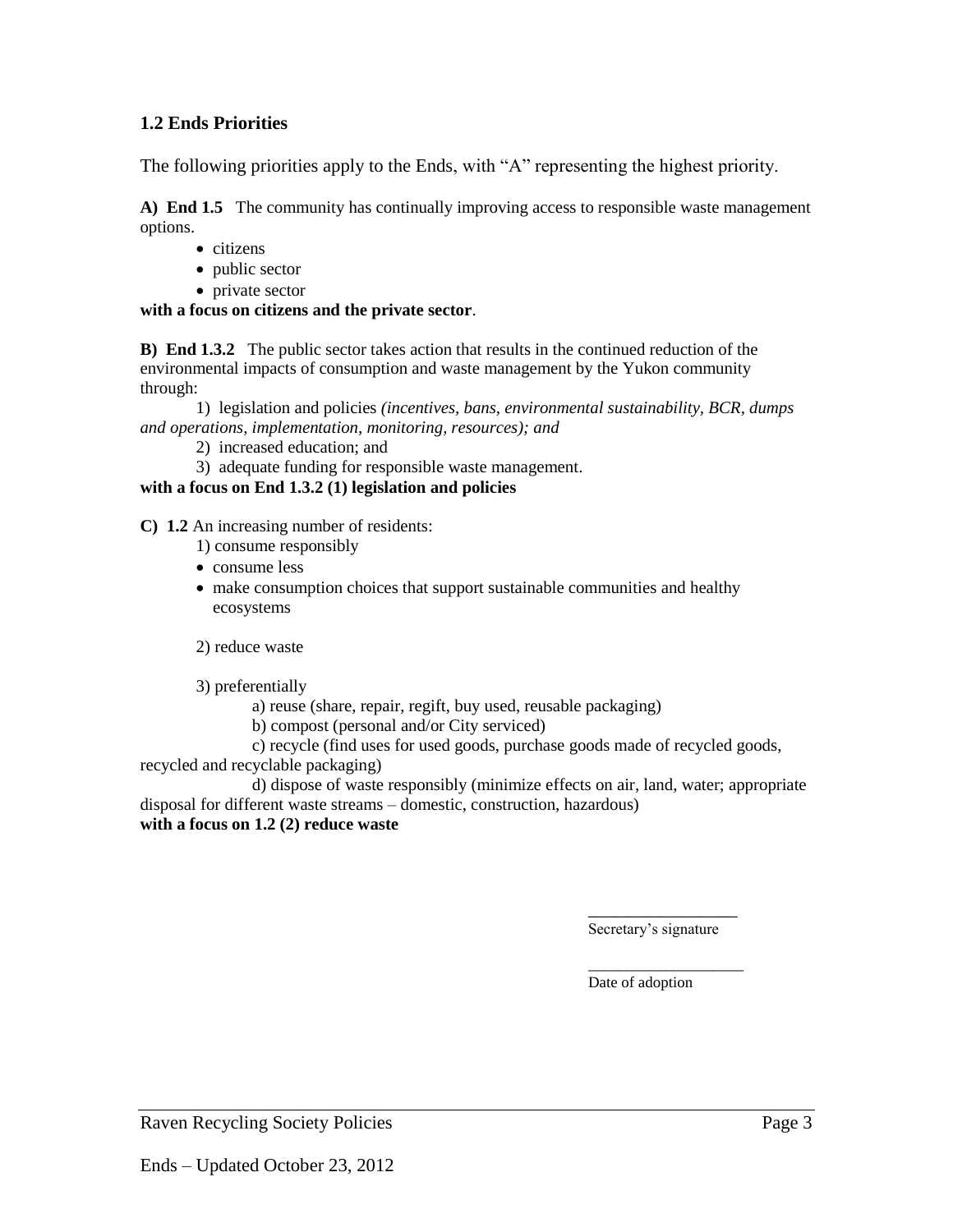# <span id="page-5-0"></span>**2. EXECUTIVE LIMITATIONS**

#### <span id="page-5-1"></span>**2.1 General Executive Constraint**

The Executive Director (ED) shall not fail to ensure that organizational practices, decisions and activities:

- 1. are prudent, ethical and legal;
- 2. are directed towards the mission and ends of the Raven as defined by the Board of Directors in its written policies, and;
- 3. make Raven an organization that models environmental sustainability.

\_\_\_\_\_\_\_\_\_\_\_\_\_\_\_\_ Secretary's signature

\_\_\_\_\_\_\_\_\_\_\_\_\_\_\_\_\_\_\_\_ Date of adoption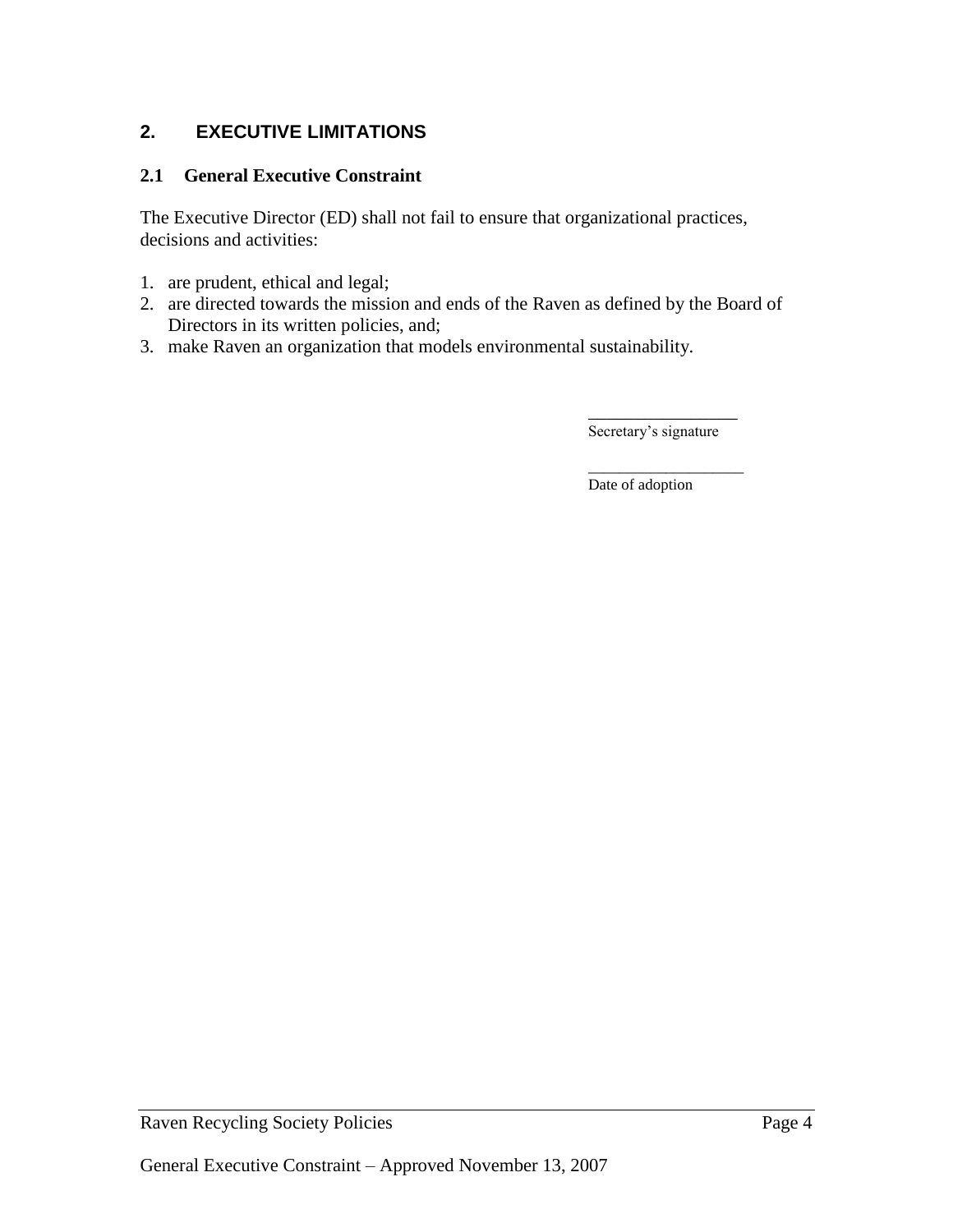#### <span id="page-6-0"></span>**2.2 Financial Conditions**

<span id="page-6-1"></span>With respect to operating the Society in a sound and prudent fiscal manner, the ED may not make short term decisions that jeopardize the long-term financial strength of the Society. Accordingly, he or she may not:

- 1. Cause the Society to incur indebtedness other than:
	- a. accounts payable incurred in the ordinary course of doing business, and
	- b. indebtedness in the form of Raven credit cards the combined credit limits of which shall not exceed \$20,000 and that may only be used with the following conditions:
		- i. purchases may only be incurred for operational requirements, and
		- ii. the ED shall require all employees responsible for the use of the Raven credit cards to sign a "credit card" contract with Raven.
	- c. indebtedness in the form of an operational line of credit not exceeding \$60,000 that may be used with the following conditions:
		- i. Debts may only be incurred for operational requirements,
		- ii. Line of Credit may not be used for capital purchases or the purchase of real property,
		- iii. Whenever the Line of Credit balance is greater than zero, the ED shall provide Line of Credit details in the ED's monthly report including Line of Credit balance, debits to the Line of Credit and repayment plan.
		- iv. The Line of Credit must be repaid in full within 30 days from the date of indebtedness.
- 2. Allow payroll and debts to be settled in other than a timely manner.
- 3. Allow accounts receivable to be administered in other than a timely manner.
- 4. Allow expenditures to deviate materially from the annual budget.
- 5. Use funds from the asset replacement account except for the replacement of assets in accordance with the schedule on the asset replacement list that is attached to the annual budget.
- 6. Permit the asset replacement account to fall below \$10,000.
- 7. Use funds from any long-term cash reserves except for the Asset Replacement Account.
- 8. Make a capital purchase of over \$5,000.00 if that purchase:
	- a. is not included as part of the annual budget,
	- b. is not in accordance with the schedule on the asset replacement list that is attached to the annual budget, or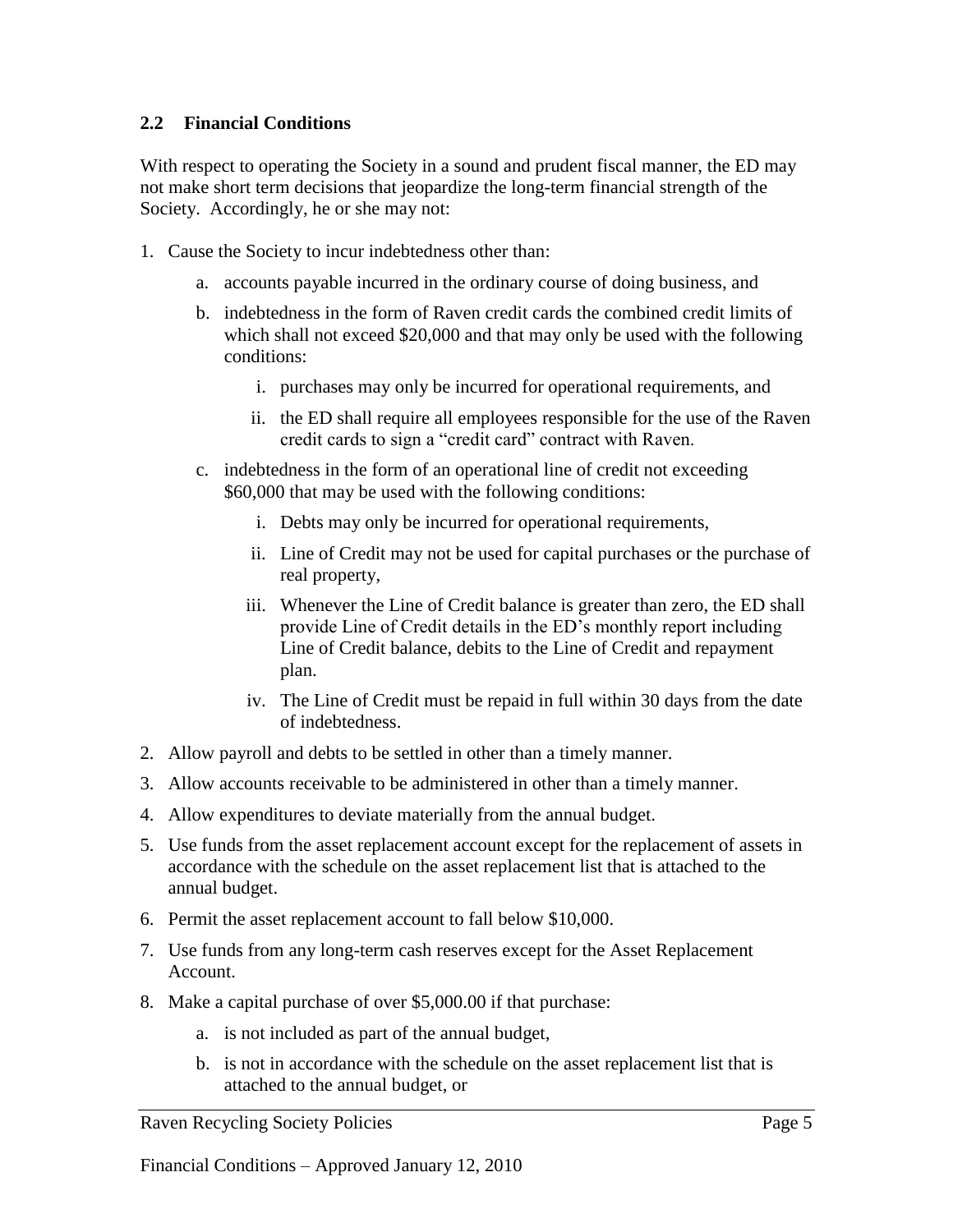- c. does not utilize funds expressly for that purpose awarded through a grant process.
- 9. Make a capital purchase that exceeds the budgeted amount by:
	- a. greater than \$1000, and
	- b. greater than 10% of the initial budgeted amount.
- 10. Acquire, encumber, or dispose of real property (land and buildings).

\_\_\_\_\_\_\_\_\_\_\_\_\_\_\_\_ Secretary's signature

\_\_\_\_\_\_\_\_\_\_\_\_\_\_\_\_\_\_\_\_ Date of adoption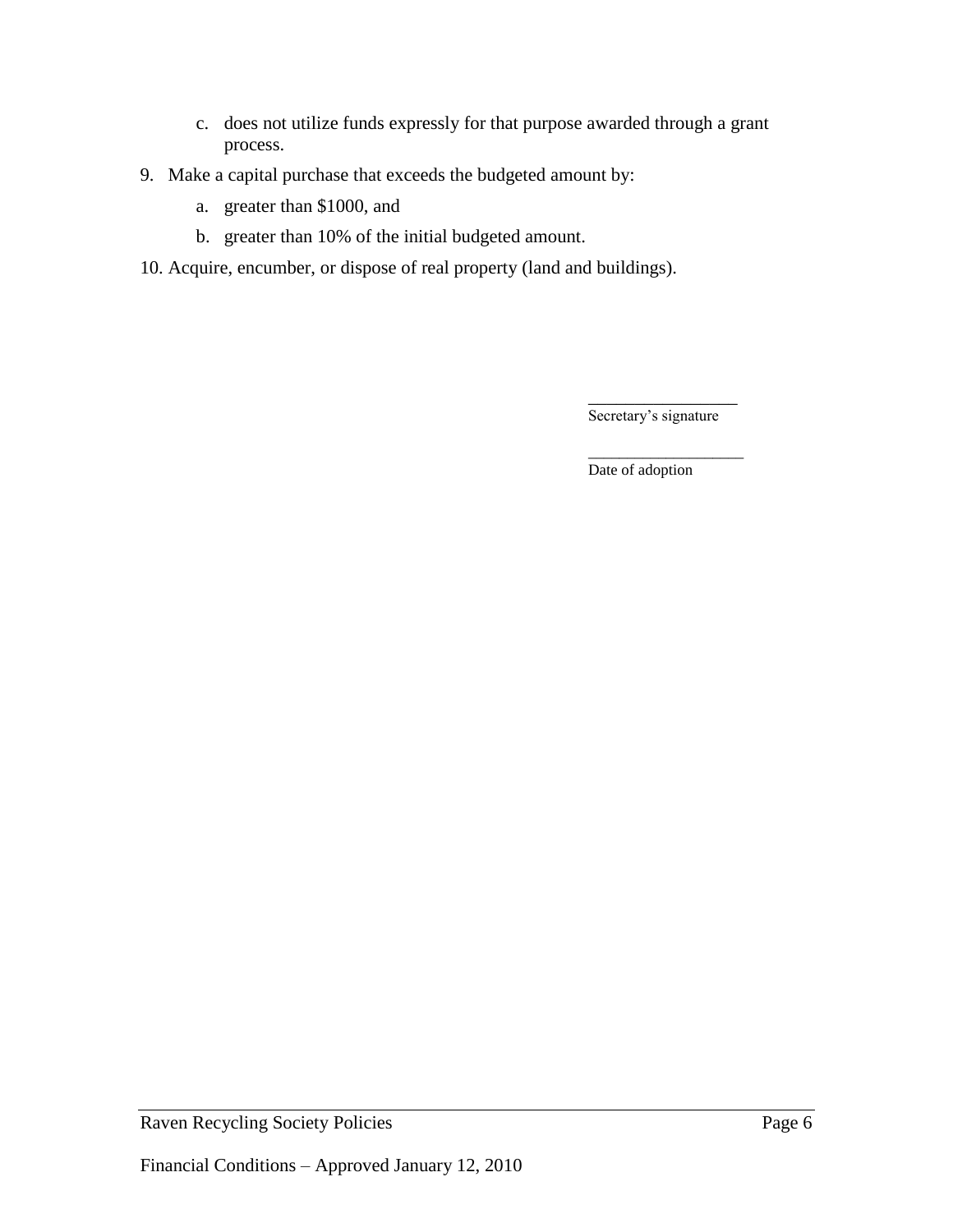#### **2.3 Budgeting**

#### **With respect to planning budgets for all or any remaining part of a fiscal period, the ED may not jeopardize either programmatic or fiscal integrity of the organization. Accordingly, the ED shall not:**

- 1. Allow budgeting that contains too little detail to enable reasonably accurate projection of revenues and expenses, separation of capital and operational items, and cash flow.
- 2. Present a budget that fails to be in a format that can be referenced to the format of the audited financial statements.
- 3. Present a budget that deviates materially from Board ends policies and priorities.
- 4. Plan the expenditure in any fiscal year of more funds than are conservatively projected to be received in that period.
- 5. Present to the Board any financial statement, budget or information that is not in a Board-approved format.
- 6. Fail to prepare an action plan if anticipated revenues or revenues net of expenses have materially deteriorated.

\_\_\_\_\_\_\_\_\_\_\_\_\_\_\_\_ Secretary's signature

> \_\_\_\_\_\_\_\_\_\_\_\_\_\_\_\_\_ Date of adoption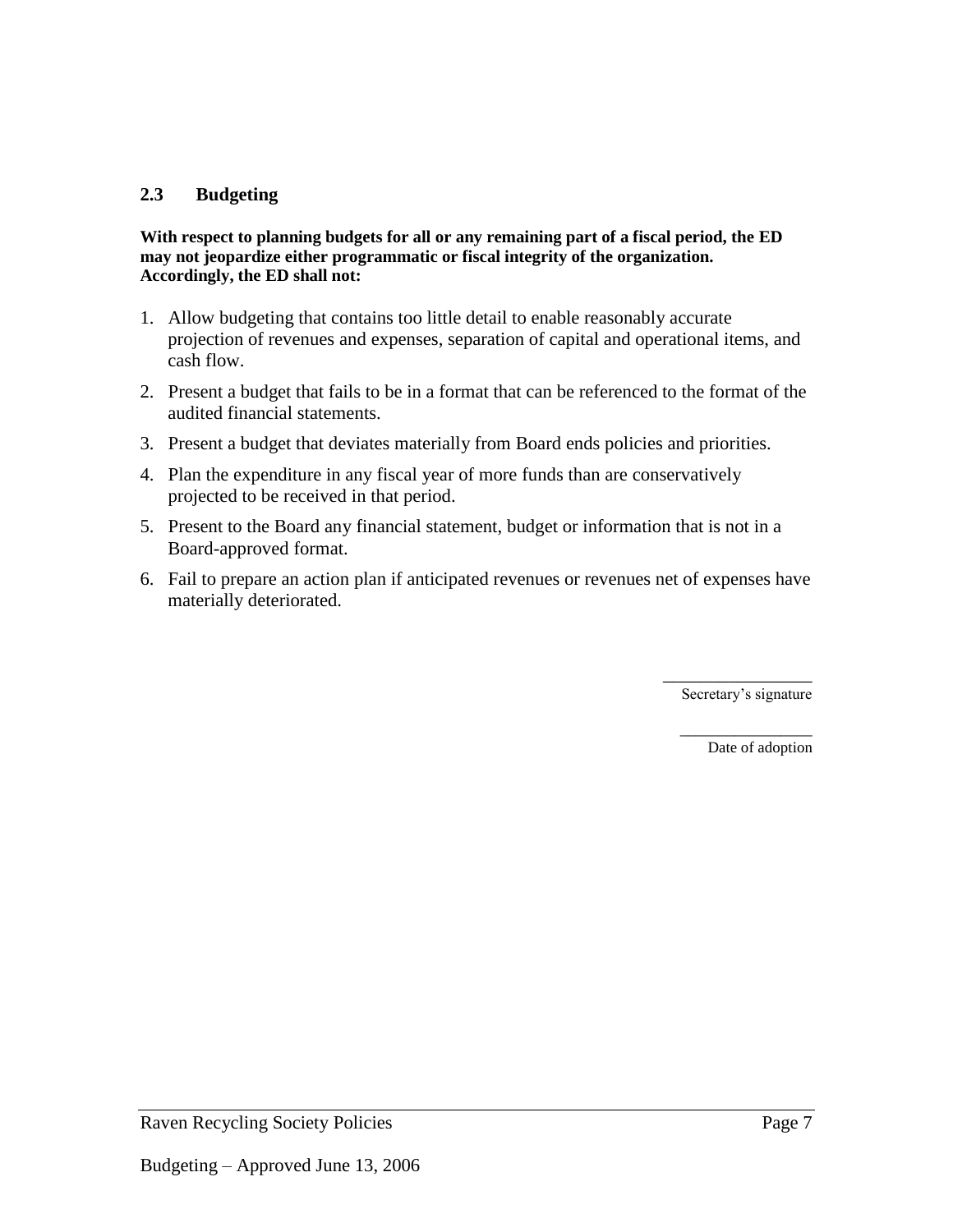#### <span id="page-9-0"></span>**2.4 Protection of Assets**

To prevent disrepair, excessive risks, untraceable transactions, or conflict of interest in the management of Raven's resources, the ED will not:

- 1. Exercise, or allow any other person to exercise, sole authority over a financial transaction that exceeds \$500.00.
- 2. Allow any two individuals, when one is not the ED (or Acting ED), to exercise complete authority over a financial transaction that exceeds \$500.00 except under circumstances where the ED has:
	- a. Defined specific operational requirements where two individuals, not including the ED or Acting ED, may exercise such authority, and
	- b. Established a requirement for the individuals to report these transactions to the ED or Acting ED.
- 3. Fail to follow good hiring practices, such as doing reference checks on new employees nor fail to provide adequate supervision of employees, particularly those that handle cash.
- 4. Fail to hire competent finance staff nor fail to adequately supervise finance staff to ensure that bookkeeping functions are completed accurately, on a timely basis and in accordance with general accounting principles.
- 5. Deposit Raven funds in institutions where they are not protected by CDIC or equivalent, unless approved by the Board.
- 6. During any calendar month, maintain a Working Capital (Current Assets Current Liabilities) that is less than 1.5 times monthly expenses for that month, except:
	- a. as reported in the ED's monthly report, and
	- b. for the first two quarters of the fiscal year (April to September inclusive), when working capital may be no less than 1.2 times monthly expenses for that month.
- 7. Allow Raven property to be inadequately protected from loss, damage, contamination or theft.
- 8. Allow building and equipment to be subjected to improper wear and tear or insufficient maintenance.
- 9. Allow insurance coverage of assets to fall below what is considered necessary for prudent risk management.
- 10. Allow inadequate Board liability insurance.
- 11. Treat Raven recyclable commodities as anything but valuable resources.
- 12. Endanger the organisation's public image or credibility, particularly in ways that would hinder its accomplishment of mission. Meet with Ministers, Deputy Ministers, Chiefs or the Mayor or Councillors without a member of the Board's executive or designate in attendance. Issue a press release without reviewing it with a member of the Board's Executive or designate.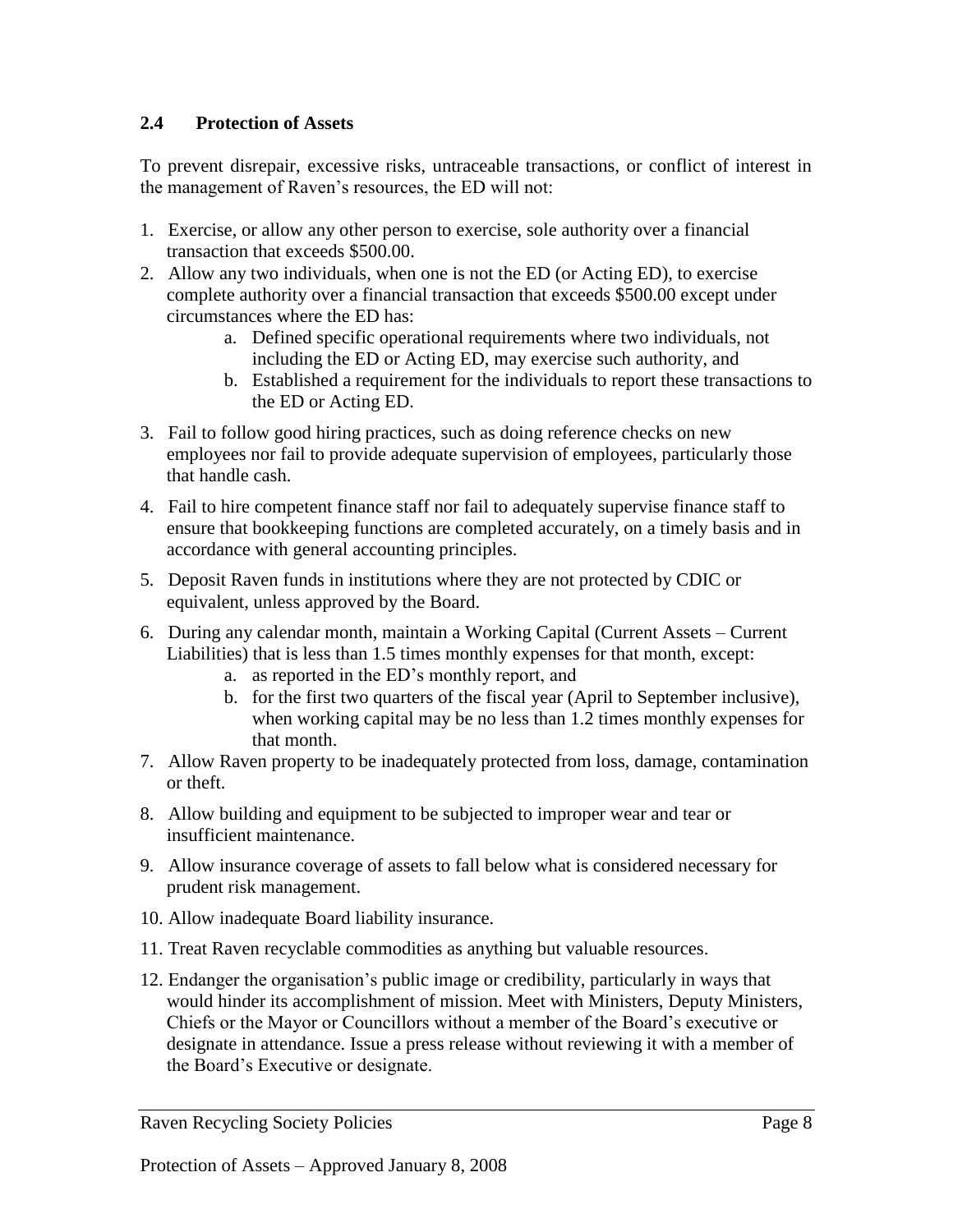13. Fail to adequately protect RRS in all legally-binding agreements to which RRS is a party.

> \_\_\_\_\_\_\_\_\_\_\_\_\_\_\_ Secretary's signature

\_\_\_\_\_\_\_\_\_\_\_\_\_\_\_\_\_ Date of adoption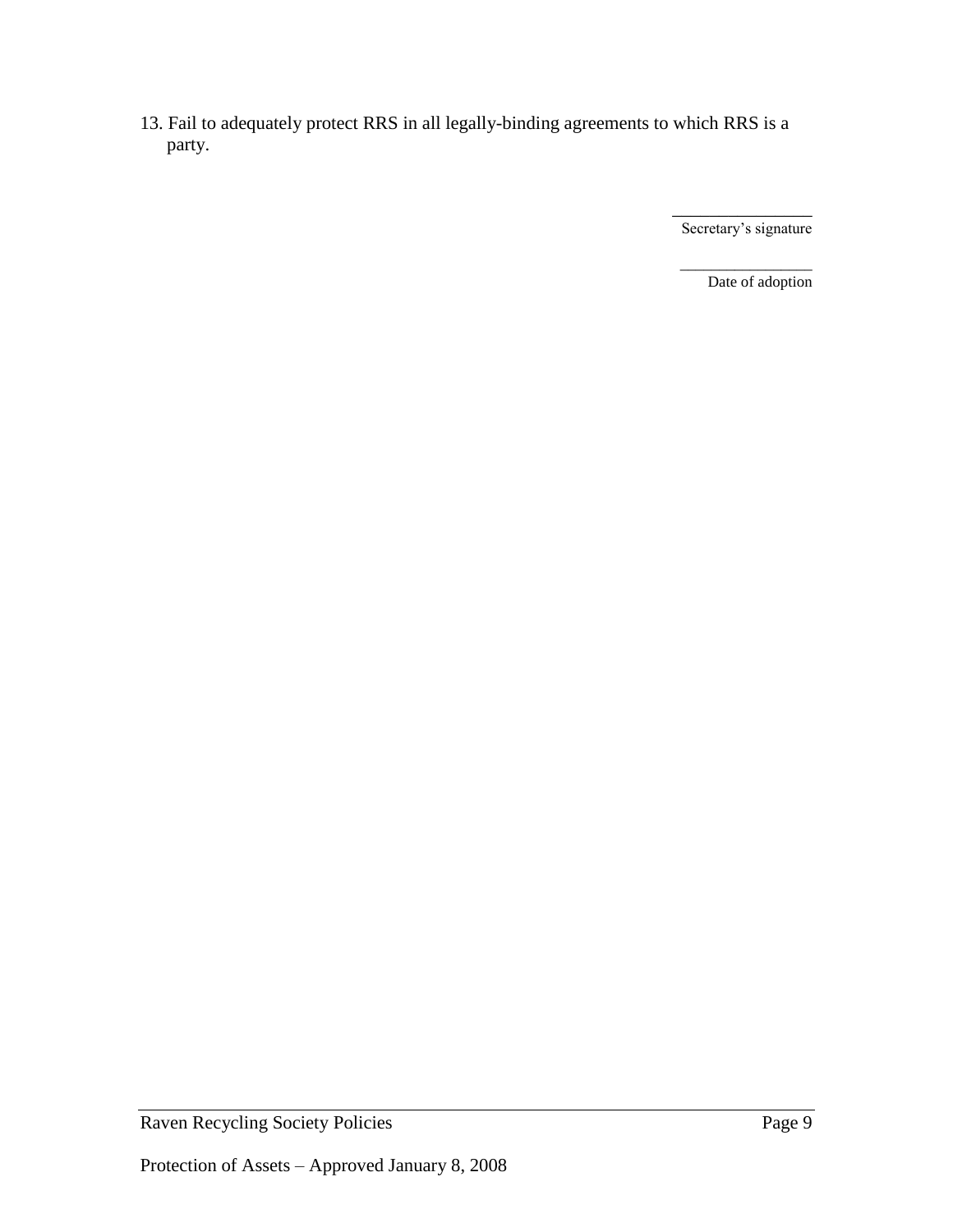# <span id="page-11-0"></span>**2.5 Employee Treatment**

The Executive Director's authority, with respect to the treatment of paid and volunteer staff, is limited so as to assure that the rights of employees to fair, equitable, and humane treatment and a safe working environment are not impeded. Accordingly, the Executive Director shall not:

- 1. Operate without written personnel policies that clarify personnel rules for staff, provide for effective handling of grievances, and protect against wrongful conditions.
- 2. Take action against any staff member for expressing an ethical job-related dissent.
- 3. Prevent staff from grieving to the board when (1) internal grievance procedures have been exhausted and (2) the employee alleges either that (a) Raven personnel policy has been violated or (b) Raven personnel policy does not adequately protect his or her human rights or meet Labour Standards.
- 4. Fail to acquaint staff with their rights under this policy.
- 5. Permit Raven Recycling Society to be an undesirable organization in which to work and volunteer.
- 6. Fail to take reasonable steps to protect all paid and volunteer staff from unsafe or unhealthy conditions.

\_\_\_\_\_\_\_\_\_\_\_\_\_\_\_\_ Secretary's signature

> \_\_\_\_\_\_\_\_\_\_\_\_\_\_\_\_\_ Date of adoption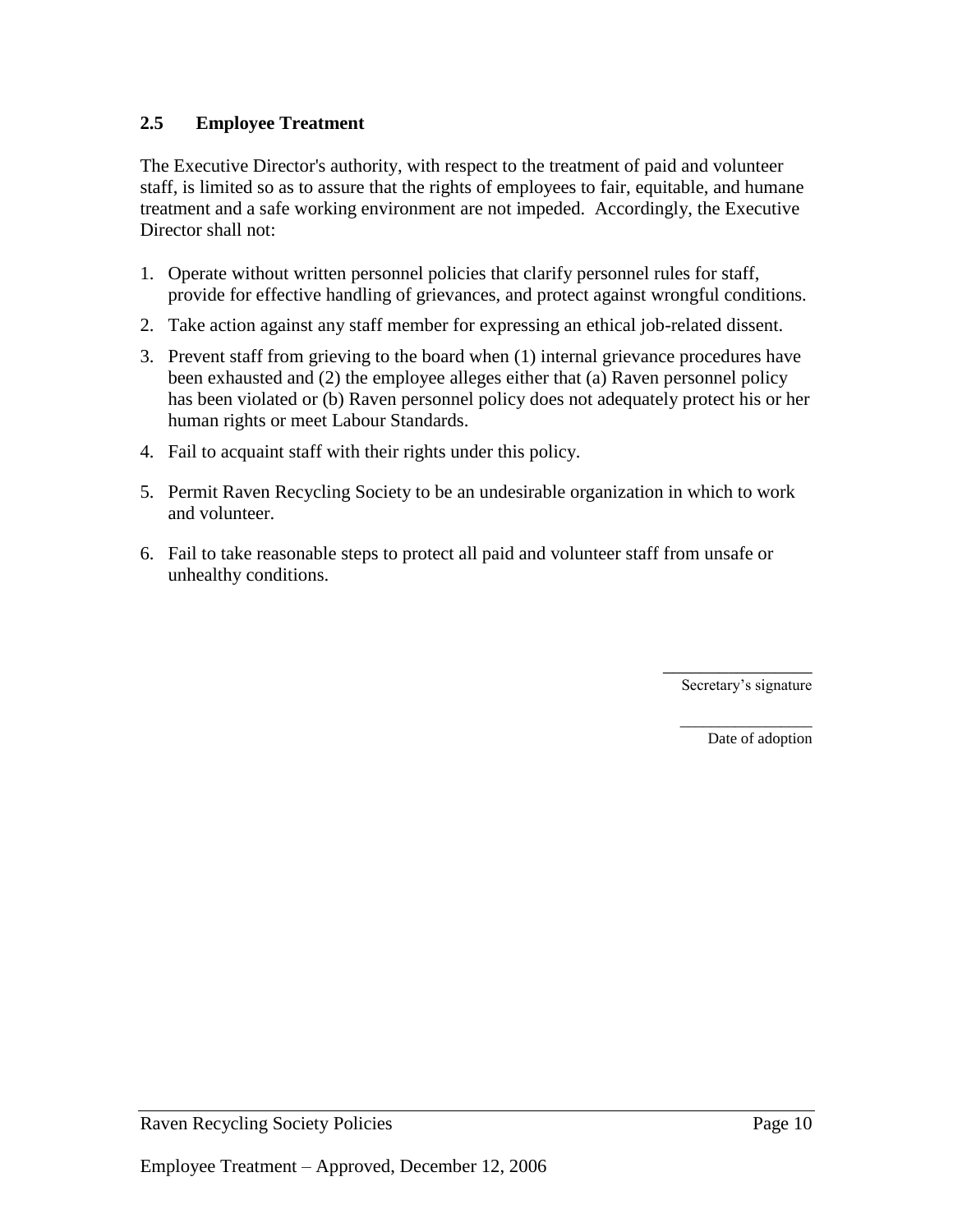# <span id="page-12-0"></span>**2.6 Administrative Continuity**

The long-term integrity of the organization depends on the maintenance of systematically kept records and data that are accessible and available. Hence, the ED shall not:

- 1. Operate without administrative procedures to manage records, data, and correspondence to assure operational and administrative continuity.
- 2. Fail to ensure that operational and administrative activities are carried out in accordance with the appropriate procedures.

\_\_\_\_\_\_\_\_\_\_\_\_\_\_\_\_\_\_ Secretary's signature

\_\_\_\_\_\_\_\_\_\_\_\_\_\_\_\_ Date of adoption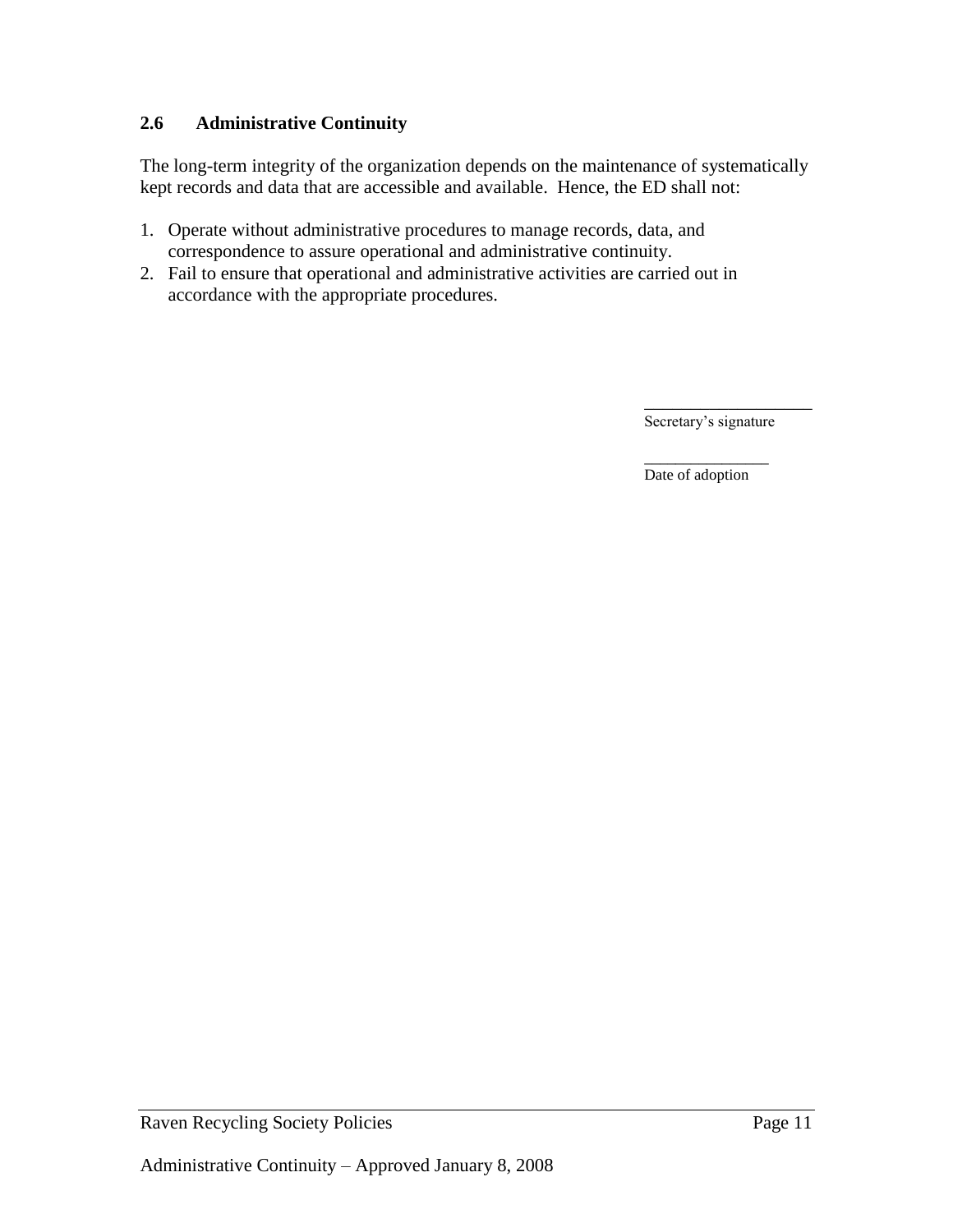#### <span id="page-13-0"></span>**2.7 Communication and Counsel to the Board:**

With respect to providing information and counsel to the Board, the Executive Director may not cause or allow the Board to be misinformed. The ED may also not allow the Board to be uninformed, except temporarily where necessary to safeguard the business interests of RRS. Accordingly he or she must not:

- 1. Allow the Board to be unaware of relevant trends, public events of the Society, and material external and internal changes, particularly changes in the assumptions upon which any Board policy has previously been established.
- 2. Fail to submit the required monitoring data (see policy on Monitoring Executive Director Performance) in anything but a timely, accurate, and understandable fashion, directly addressing provisions of the Board policies being monitored.
- 3. Present information in unnecessarily complex or lengthy form.
- 4. Fail to deal with the board as a whole except for fulfilling individual requests for information and for dealing with the executive committee.
- 5. Fail to report actual non-compliance with any policy of the Board. The ED shall report any non-compliance with a policy as per the monitoring schedule, unless it is a material non-compliance in which case it should be communicated in as timely a manner as possible to the President.
- 6. Fail to advise the Board, where practicable, of anticipated non-compliance with any policy of the Board. The ED shall advise the President of such anticipated noncompliance as soon as practicable after becoming aware of the anticipated noncompliance.
- 7. Fail to inform the President or Vice President when appointing an acting Executive Director.

Secretary's signature

\_\_\_\_\_\_\_\_\_\_\_\_\_\_\_\_\_\_

\_\_\_\_\_\_\_\_\_\_\_\_\_\_\_\_ Date of adoption

Raven Recycling Society Policies Page 12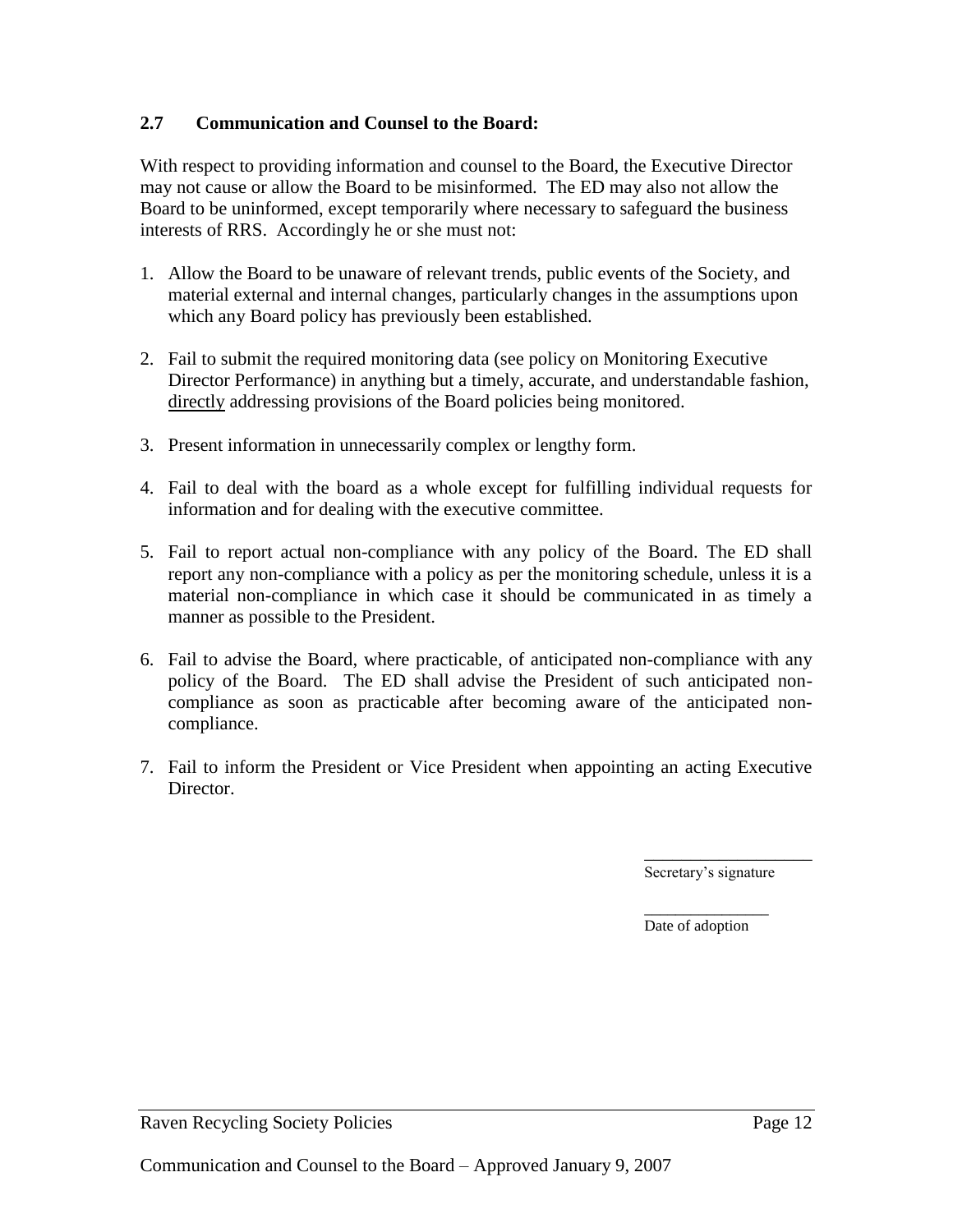# <span id="page-14-0"></span>**3. BOARD GOVERNANCE**

#### **General Governance Commitment**

The purpose of the Board is to see that Raven achieves the Board's ends and avoids unacceptable actions and situations.

Secretary's signature

\_\_\_\_\_\_\_\_\_\_\_\_\_\_\_\_\_\_

\_\_\_\_\_\_\_\_\_\_\_\_\_\_\_\_ Date of adoption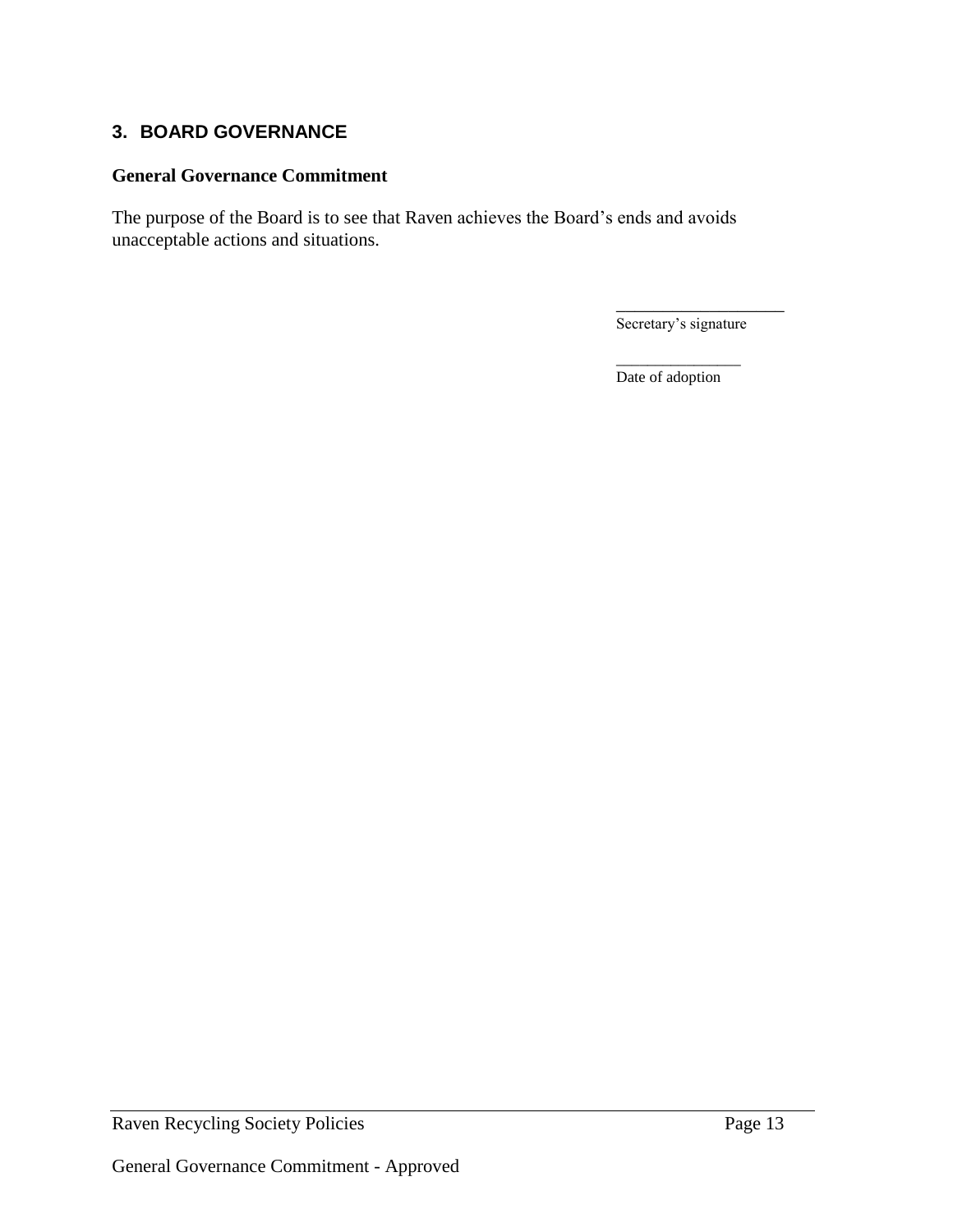# <span id="page-15-0"></span>**3.1 Moral Ownership**

The Board exists on behalf of a larger group of persons who morally own the organization. The Board is accountable to our moral ownership.

(adapted from statements in *Reinventing Your Board* by J. Carver and M.M. Carver)

Raven's owners are "**People in the Yukon who are committed to sustainable communities and healthy ecosystems.**"

Secretary's signature

\_\_\_\_\_\_\_\_\_\_\_\_\_\_\_\_\_\_

\_\_\_\_\_\_\_\_\_\_\_\_\_\_\_\_ Date of adoption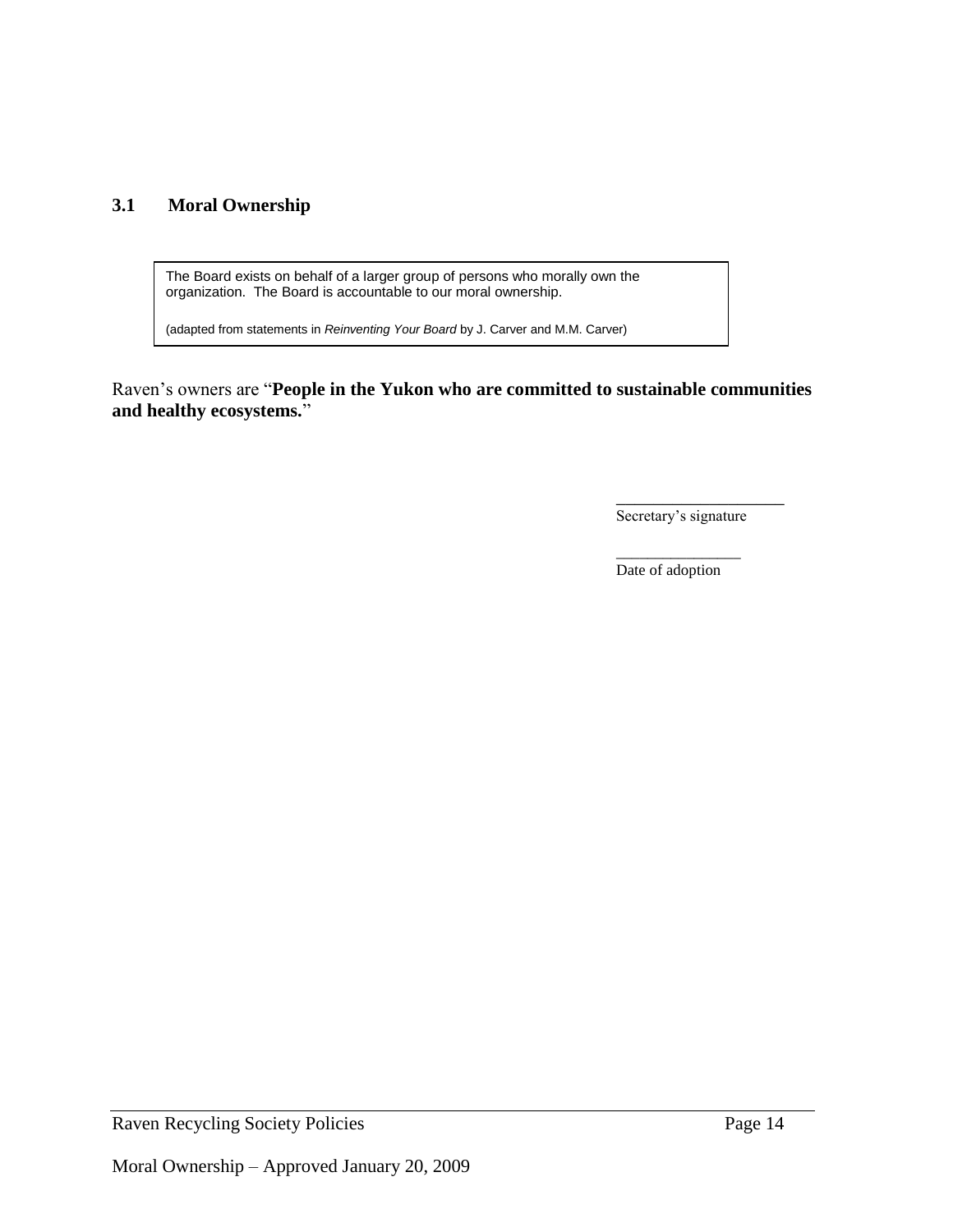#### <span id="page-16-0"></span>**3.2 Role of Board of Directors**

The role of the society is to achieve the purpose as stated in the constitution in a prudent and ethical manner. The role of the board is to make contributions necessary for proper governance and management of the society. These are:

- 1. Connection between the society and its ownership*.* So that, the Board shall inform itself regarding the values held by the people it represents.
- 2. Written governing policies that concern:
	- a. Ends (what benefits, which needs, what cost)
	- b. Executive limitations (prudent and ethical constraints binding upon the staff)
	- c. Governance process (how the board carries out its task)
	- d. Executive linkage (passing of power and measurement of its use)
- 3. The Board will produce assurance of ED performance (against the Ends Policies and Executive Limitations)

\_\_\_\_\_\_\_\_\_\_\_\_\_\_\_\_\_\_ Secretary's signature

\_\_\_\_\_\_\_\_\_\_\_\_\_\_\_\_ Date of adoption

#### *3.2 MONITORING MECHANISMS:*

- 1. The Board shall report periodically to the ownership on its stewardship. At least once a year, the Board shall disseminate a statement of its values and ends based on these values and give an accounting of its financial resources and the extent to which these funds have been translated toward these ends. (1,2)
- 2. There will be at least one annual discussion by the Board of the links between the Raven and its owners. (1)
- 3. The Board will annually review and comment on the Budget Report as presented by the ED and compare it to Raven's Purpose and Ends Policies. (3)
- 4. The Board will review the ED's monitoring reports to determine progress on the Mission and Ends Policies. (3)
- 5. Periodically seek input from the owners.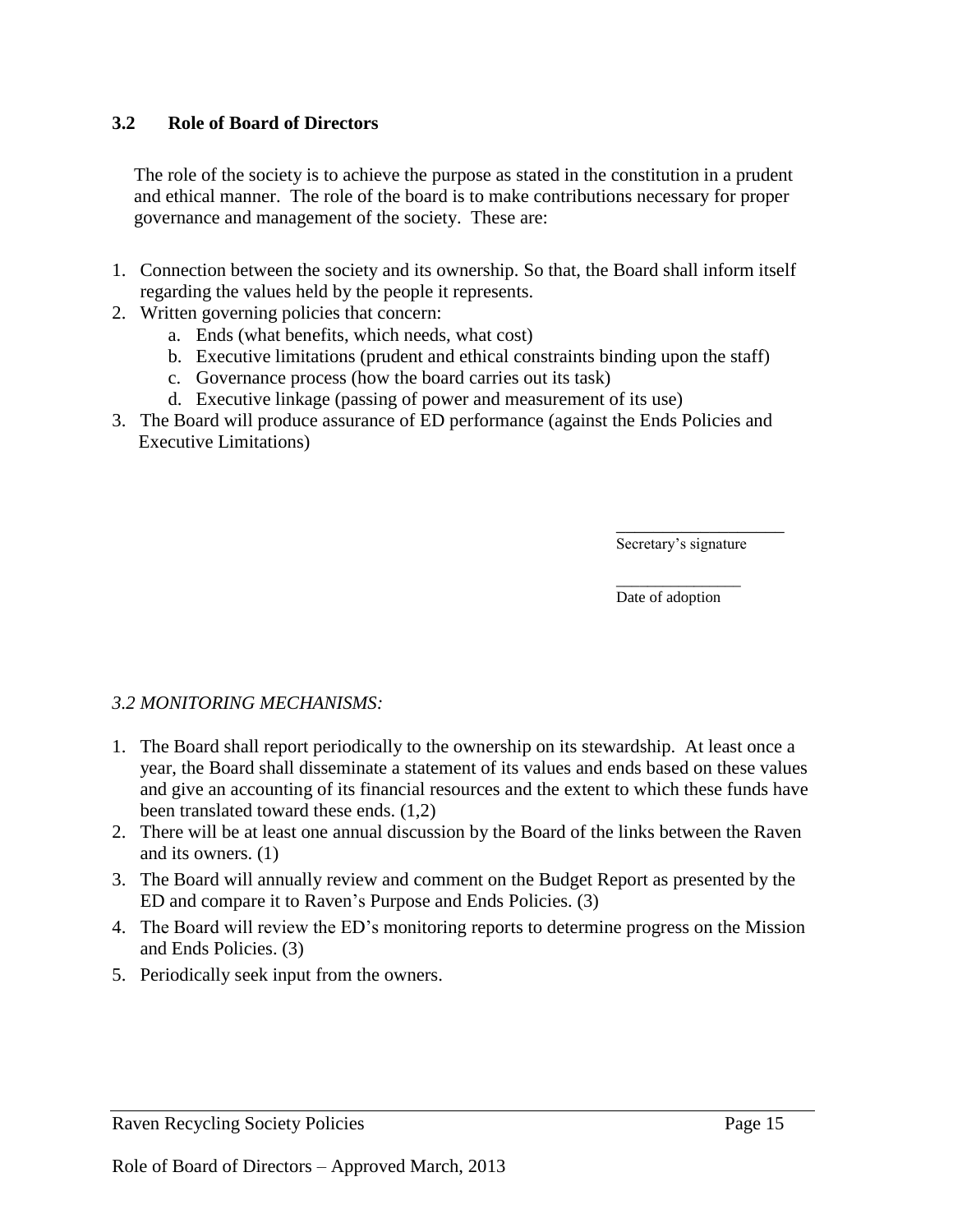#### <span id="page-17-0"></span>**3.3 Governing Style**

The Board will govern with an emphasis on outward vision rather than an internal preoccupation; encouragement of diversity in viewpoints; strategic leadership more than administrative detail; clear distinction of board and chief executive roles; collective rather than individual decisions; future rather than past or present; and proactivity rather than reactivity. In this spirit the Board will:

- 1. Keep its major involvement with the intended long-term impact of the organization, not with the administrative or programmatic means of attaining those effects.
- 2. Direct, control, and inspire the organization through the careful deliberation and establishment of policies. Policies will be statements of values or approaches which address (a) the "ends' (what benefits for which needs at what cost), (b) the executive limitations (the boundaries of prudence and ethics to be observed by staff), (c) board governance, and (d) the board-executive relationship. (See also Article 6.1 of the bylaws).
- 3. Enforce upon itself whatever discipline is needed to govern with excellence. Discipline will apply to attendance, policy-making principles, respect of clarified roles, speaking with one voice, and self-policing of board tendencies to stray from rigorous governance.
- 4. Provide for continual Board development, including orienting new Board members in the Board's governance process and periodically discussing process improvement.
- 5. Allow no officer, individual or committee of the Board to hinder or be an excuse for not fulfilling its commitments.
- 6. Monitor and discuss the Board's process and performance at each meeting by, for example, comparing Board activity and discipline to policies in the Governance Process and Board-ED Linkage categories.

\_\_\_\_\_\_\_\_\_\_\_\_\_\_\_\_\_\_ Secretary's signature

\_\_\_\_\_\_\_\_\_\_\_\_\_\_\_\_ Date of adoption

#### *3.3 MONITORING MECHANISMS:*

- 1. The Board will provide an information package to each new director prior to their first meeting.
- 2. The Board will review each Policy and its Monitoring Mechanisms regularly with some Policies reviewed at each Board meeting.
- 3. Annually, the Board will complete a checklist confirming their completion of monitoring mechanisms.
- 4. There will be a Board self-assessment undertaken at each Board meeting.
- 5. There will be 1-2 educational sessions each year. (See section 2 of the policy)

Raven Recycling Society Policies Page 16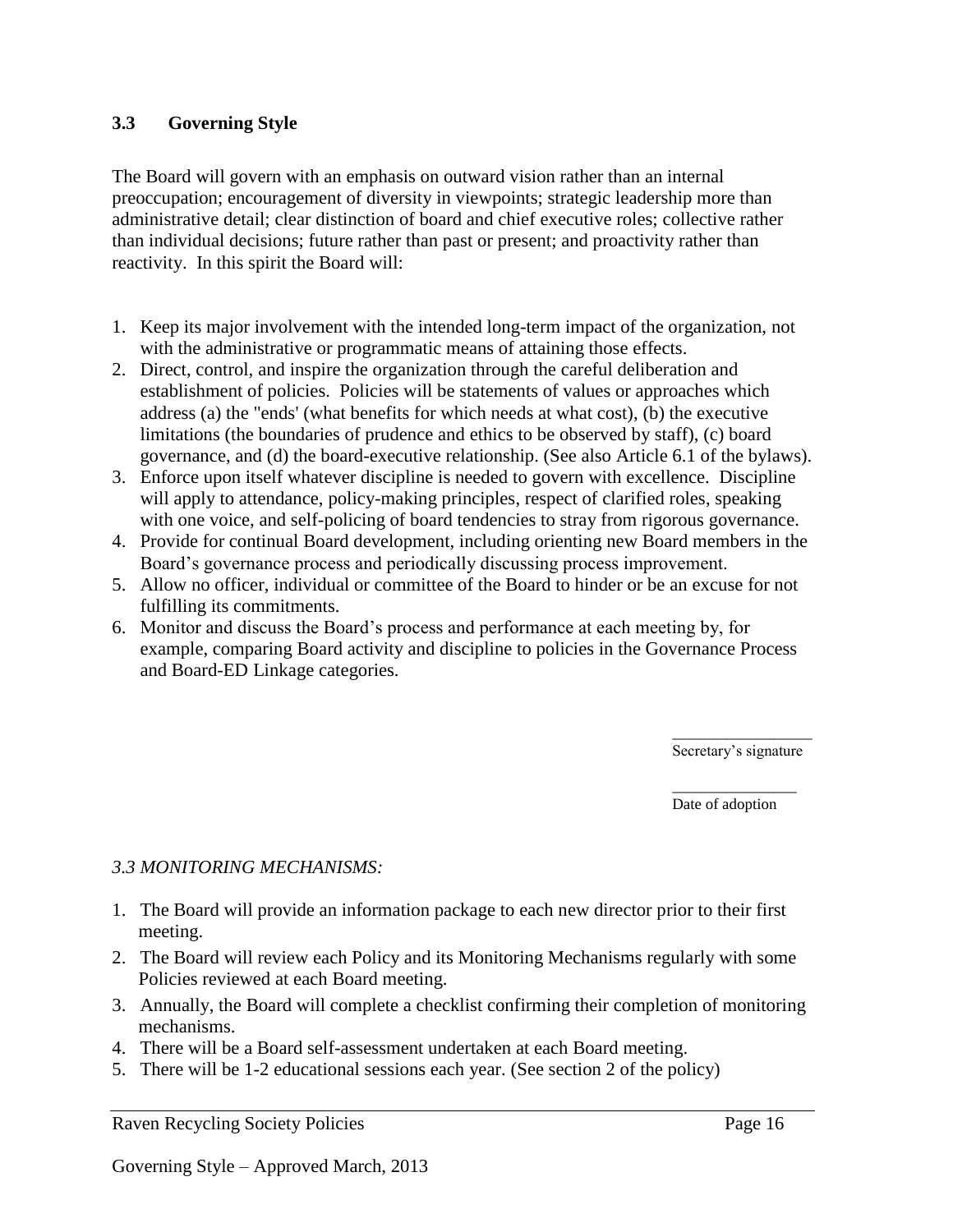# **Orientation Information for New Board Members**

- 1. Policy Binder
	- Constitution and by-laws
	- Current policies
	- Outline of the legal duties and potential liabilities of directors of non-profit organizations
	- Society's Act link
	- Staff organization chart
	- Link to Board webpage
- 2. Copy of the most recent annual financial statements and budget.
- 3. Carver Guide Basic Principles of Policy Governance
- 4. Short memo from the President outlining a short history of Raven and the Raven board philosophy and requesting a signed Code of Conduct and confidentiality agreement.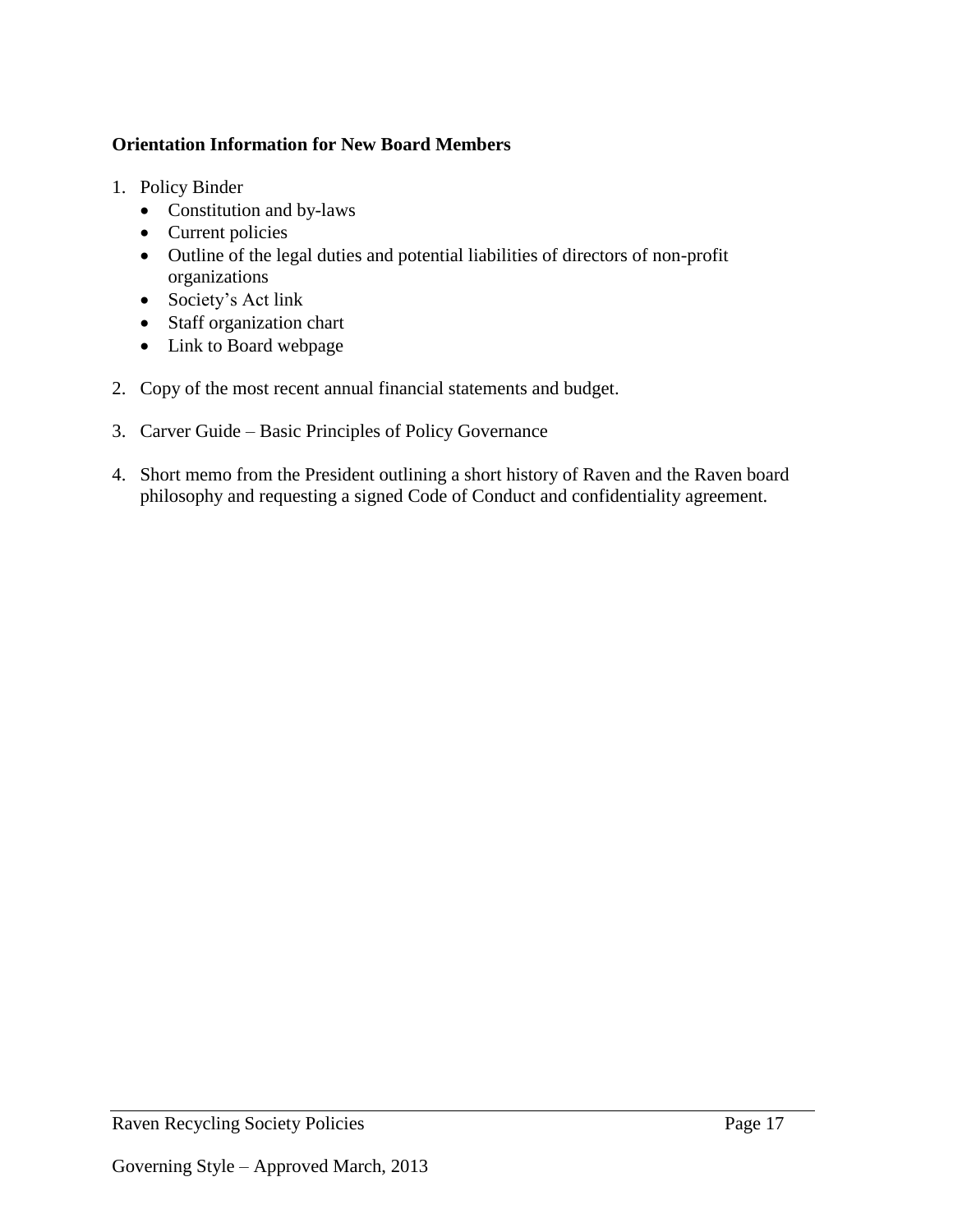#### <span id="page-19-0"></span>**3.4 Board Members' Code of Conduct**

The Board commits itself and its members to ethical, businesslike, and lawful conduct, including proper use of authority and appropriate decorum when acting as Board members. Accordingly:

- 1. Board members commit to fully participating in Board activities, including:
	- reading all materials necessary to properly fulfill responsibilities as a Board member;
	- attending all Raven Board meetings; (see Article 6.7 of the bylaws) and;
	- carrying out all agreed upon Board tasks in a timely manner.
- 2. Board members must represent the interests of the "ownership", which supersedes personal interests.
- 3. Directors must disclose all actual and potential conflicts to the President and vice President. This includes informing the Board of any circumstance that may have a negative effect on their ability to perform the duties required of them.
- 4. When the Board is to decide upon an issue about which a Board member has an unavoidable conflict of interest, that member shall absent herself or himself without comment from not only the vote, but also from the deliberation.
- 5. As per Article 6.9 of the bylaws, no director shall benefit financially in any way from their involvement with the Board of Directors.
- 6. Board members must not use their positions to obtain employment for themselves, family members or close associates. Should a Board member desire employment, he or she must first resign.
- 7. Directors must not knowingly take advantage of, or benefit from, information that is obtained in the course of their official duties and responsibilities to Raven that is not generally available to the public;
- 8. Board members' interaction with the ED and/or with staff must recognize the lack of authority vested in individual Board members except when explicitly Board authorized.
- 9. Board members shall not represent RRS to the public, press or other entities without explicit Board authorization.
- 10. Board members will not espouse judgments of ED or staff performance outside of the Board's deliberations.
- 11. Board members will respect the confidentiality appropriate to RRS issues and will sign a confidentiality agreement.

# *3.4 MONITORING MECHANISMS:*

- 1. Each director will report to the President or Vice President, any potential conflicts as soon as practicable. (2,3,4,5)
- 2. At each meeting, directors will report to the Board any instances where they spoke or acted on behalf of the Raven in their role as a director. (9)

Raven Recycling Society Policies Page 18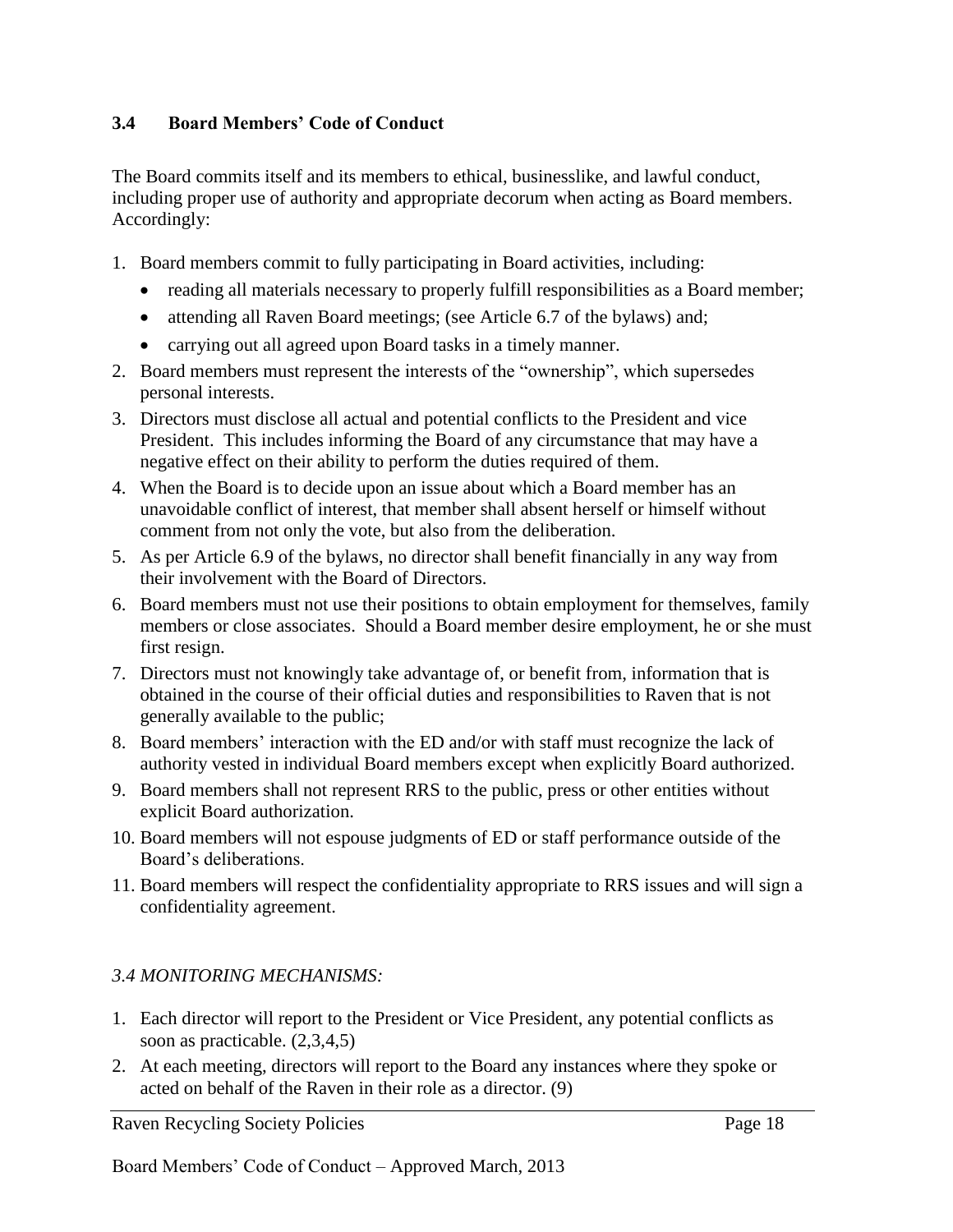- 3. The ED or any director must report to the President or Vice President when any of the following becomes known:
	- any instances of interference with staff, funders, or any other person or organization linked to the Raven by a director;
	- misrepresentation of the Raven by a director;
	- a director acting on behalf of the Raven between meetings without the knowledge or permission of the ED. (5,7,8,9,10,11)

\_\_\_\_\_\_\_\_\_\_\_\_\_\_\_\_\_\_\_\_\_\_\_ Secretary's signature

\_\_\_\_\_\_\_\_\_\_\_\_\_\_\_\_ Date of Adoption

#### **The Ideal Board Member Qualifications**

- 1. Commitment to the ownership and to the mission.
- 2. Ability to think in terms of systems and context.
- 3. Ability and eagerness to deal with values, vision, and the long term.
- 4. Ability and willingness to participate effectively in deliberations.
- 5. A willingness to delegate and to allow others to make decisions.
- 6. Commitment to governing as described in the policies of Raven.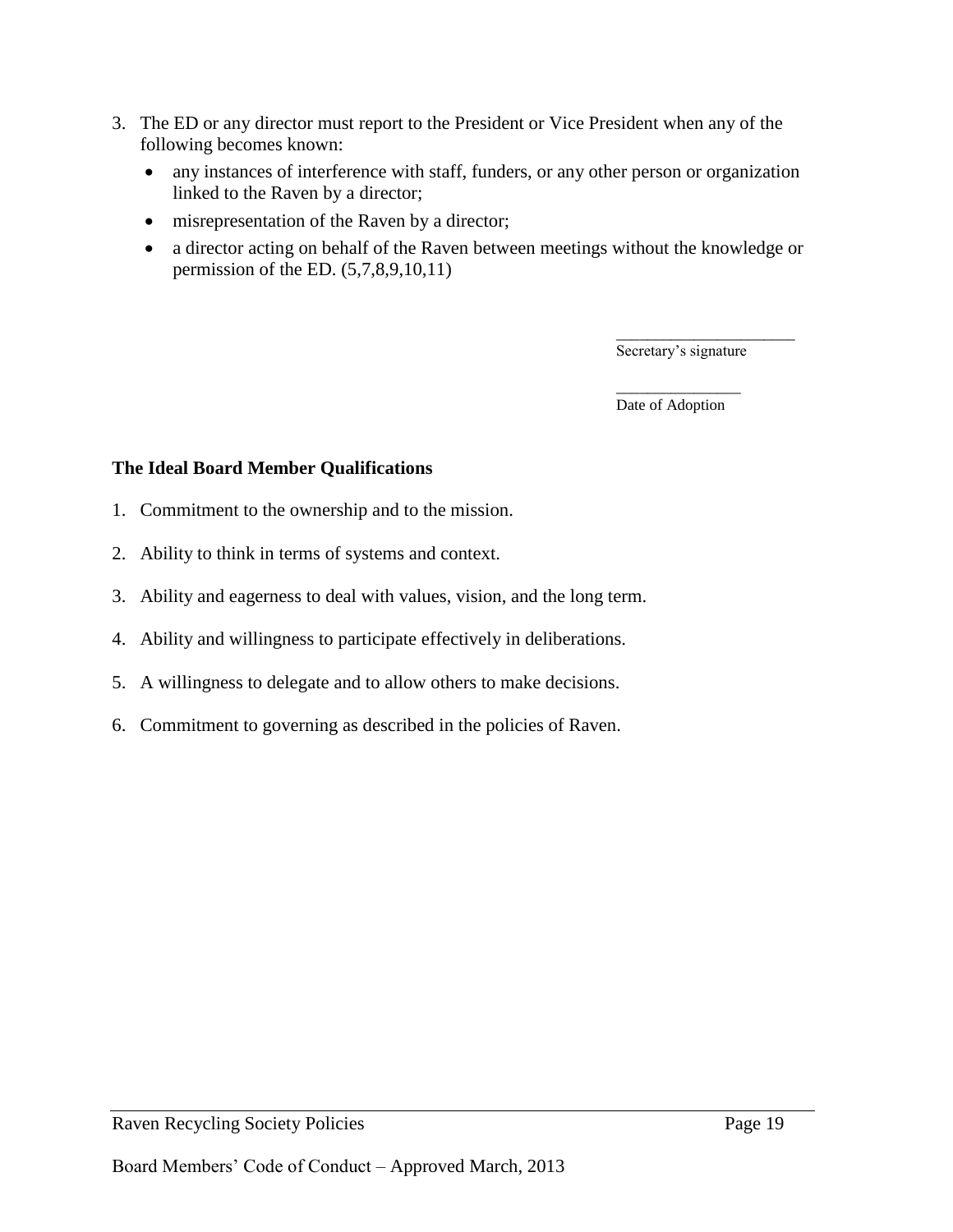#### <span id="page-21-0"></span>**3.5 Board Executive Roles**

As per Article 6.1 of the Constitution, the Executive officers of Raven include the President, Vice-President, Treasurer, and Secretary, as well as the immediate past President.

#### **3.5.1 President's Role**

The President assures the integrity of the Board's process and, secondarily, occasionally represents the Board to outside parties. (See also Article 7.1 of the Constitution). Accordingly:

- 1. The job result of the President is that the Board behaves consistently with its own rules and those legitimately imposed upon it from outside the Raven.
	- a Board meeting discussions will address only those issues that, according to Board policy, clearly belong to the Board to decide, not the ED.
	- b Deliberation will be fair, open, thorough, timely, orderly, and kept to the point.
- 2. The authority of the President consists in making decisions that fall within topics covered by Board policies on Governance Process and Board-ED Linkage, except where the Board specifically delegates portions of the authority to others.
	- a The President is authorized to use any reasonable interpretation of the provisions of policies.
	- b The President will prepare the agenda for each meeting and ensure that it includes a review of all the monitoring mechanisms required for that meeting and will review the material to be sent to directors and ensure that it is sent to directors prior to a Board meeting.
	- c The President is empowered to chair Board meetings with all the commonly accepted power of that position (e.g. ruling, recognizing).
	- d The President has no authority to make decisions about policies created by the Board and therefore, the President has no authority to supervise or direct the ED.
	- e The President may represent the Board to outside parties in announcing Boardstated positions and in areas specifically delegated to her or him.
	- f The President may delegate his/her authority to another Board member, but remains accountable for its use.

\_\_\_\_\_\_\_\_\_\_\_\_\_\_\_\_ Secretary's signature

\_\_\_\_\_\_\_\_\_\_\_\_\_\_\_\_ Date of adoption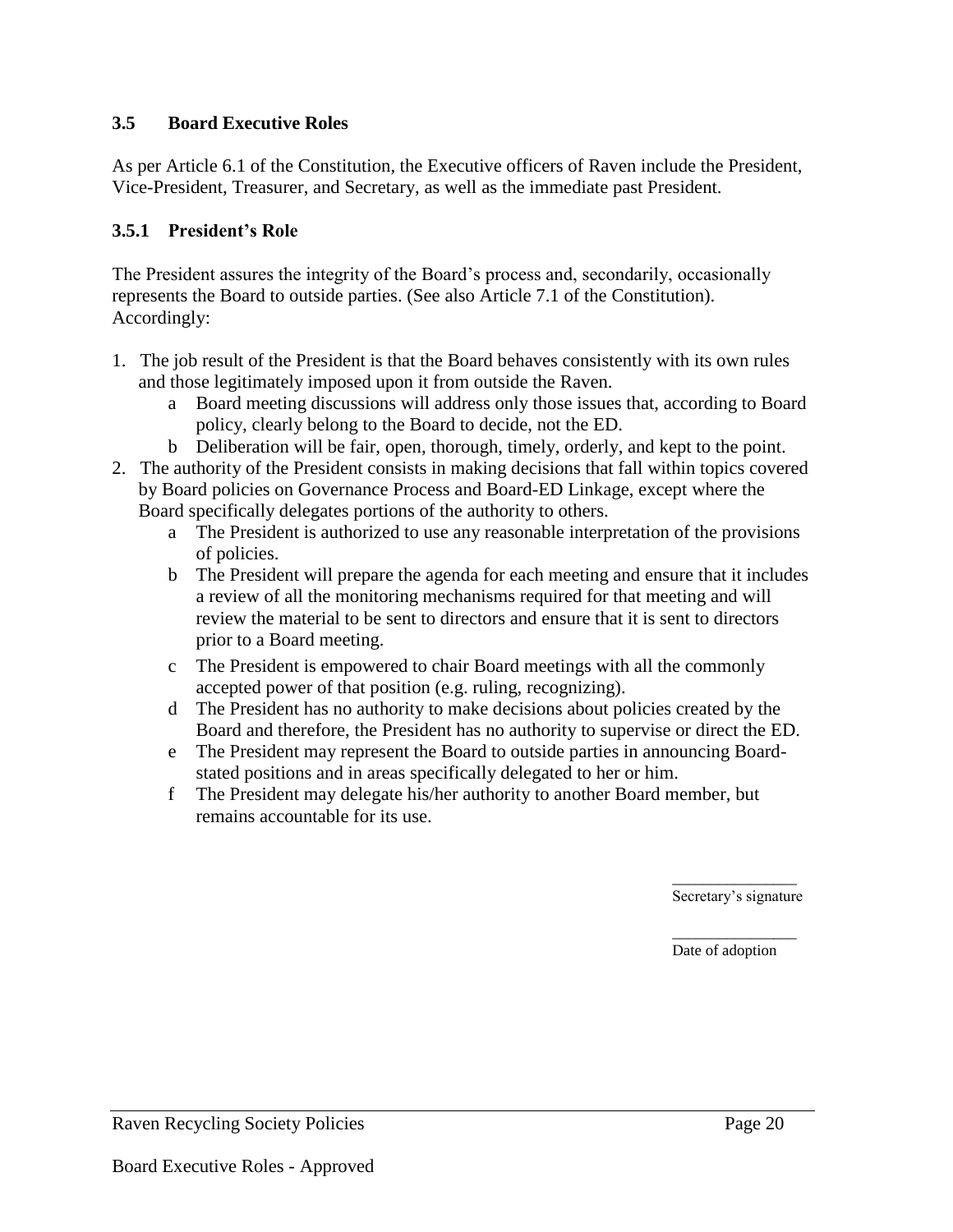# *3.5.1 MONITORING MECHANISMS*:

- 1. The President will annually report to the members indicating how the organization has met its Mission and Ends Policies, how and why Raven establishes linkages and will include an assessment of the performance of the organization.
- 2. Directors will review and comment on both the ED's (as required by Section 2.1) and the President's Annual Report to the members.

# **3.5.2 Roles of Other Executive Board Members**

The duties of the Vice-President, Treasurer and Secretary are outlined in Article  $7.2 - 7.4$  of the Constitution, as follows:

- **1.** The **Vice-President** will act in the absence of the President. S/he will also monitor the consistent operation of the monitoring system.
- **2.** The **Treasurer** is to perform duties in connection with finances of the Society as may be required by the Board. These duties will neither lessen nor add to the ED's accountability to and only to the Executive Limitations policies.
- **3.** The **Secretary** shall ensure that a complete set of Board documents is maintained, and shall attest formally to the legitimacy of Board documents by affixing his/her signature. The Secretary is also responsible to the Board for reporting on and noting any inconsistencies of Board actions.

# *3.5.2 MONITORING MECHANISMS*:

1. Directors shall report to the Board if the Vice-President, Treasurer, or Secretary is not performing their duties adequately. (1,2,3)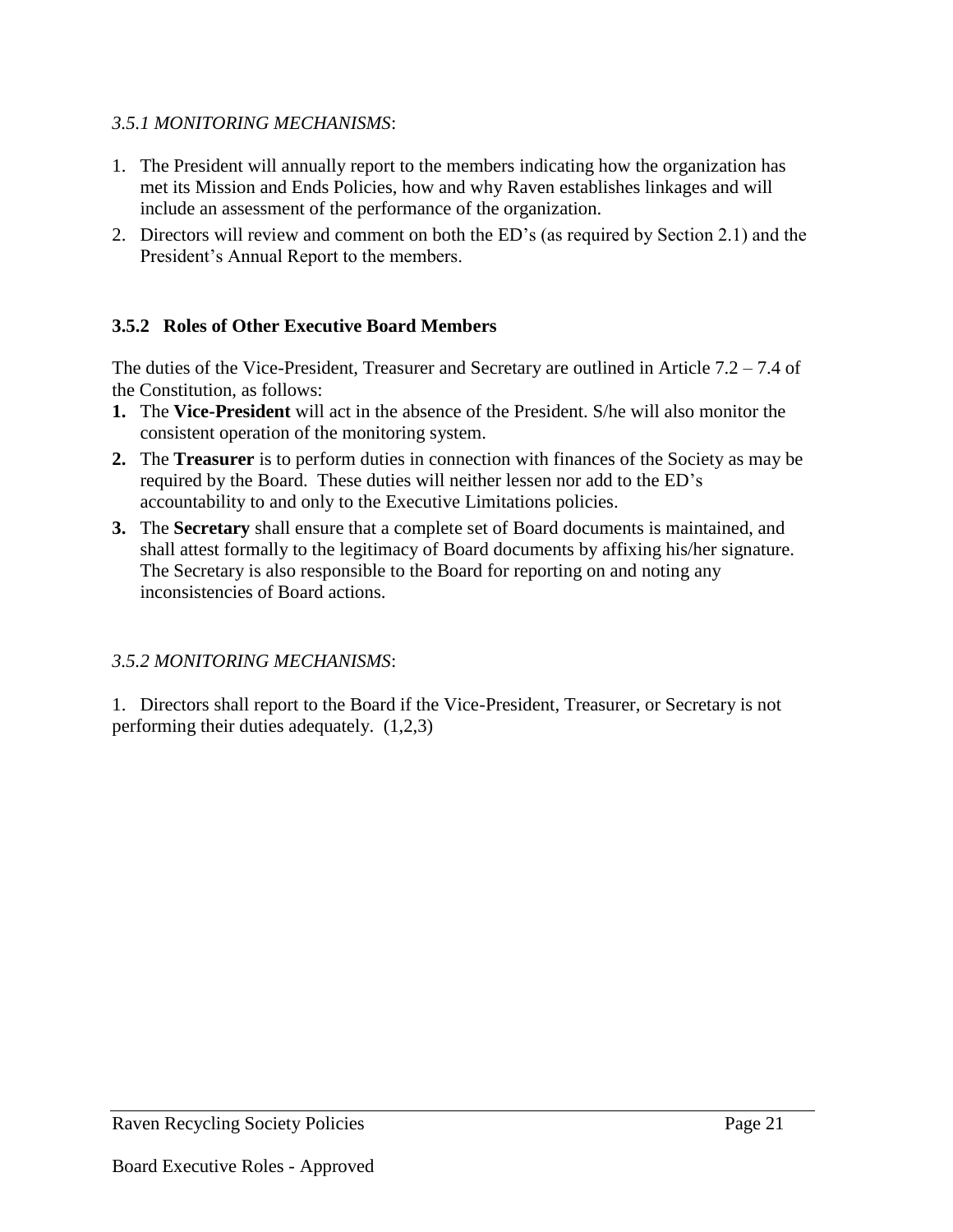#### <span id="page-23-0"></span>**3.6 Board Committee Principles**

The Board may establish standing committees or ad hoc committees to help carry out its responsibilities. Committees will be used so as to minimally interfere with the wholeness of the board's job.

- 1. Committees shall include two or more people and may be comprised of Board members, staff members, owners or other people as appropriate. Membership on any committee shall be made up of not less than 50% Board members and shall include at least two Board members.
- 2. Committees may not speak or act for the Board.
- 3. Committees are to help the board do its job, not to help the staff do its job. Committees will not be created by the board to advise staff, though staff may provide input to the Board as members of committees.
- 4. Committees may assist the Board by carrying out a variety of duties such as:
	- a. Preparing policy alternatives and implications for Board deliberation,
	- b. Conducting monitoring of policies,
	- c. Gathering input from Raven's ownership,
	- d. Carrying out responsibilities related to the management of the ED, and
	- e. Conducting research to support Board decisions.
- 5. Committees will report the results of their work to the entire Board.

This Policy applies to any group that is formed by Board action, whether or not it is called a committee and whether or not the group includes Board members.

> \_\_\_\_\_\_\_\_\_\_\_\_\_\_\_\_\_\_ Secretary's signature

\_\_\_\_\_\_\_\_\_\_\_\_\_\_\_\_\_\_

Date of adoption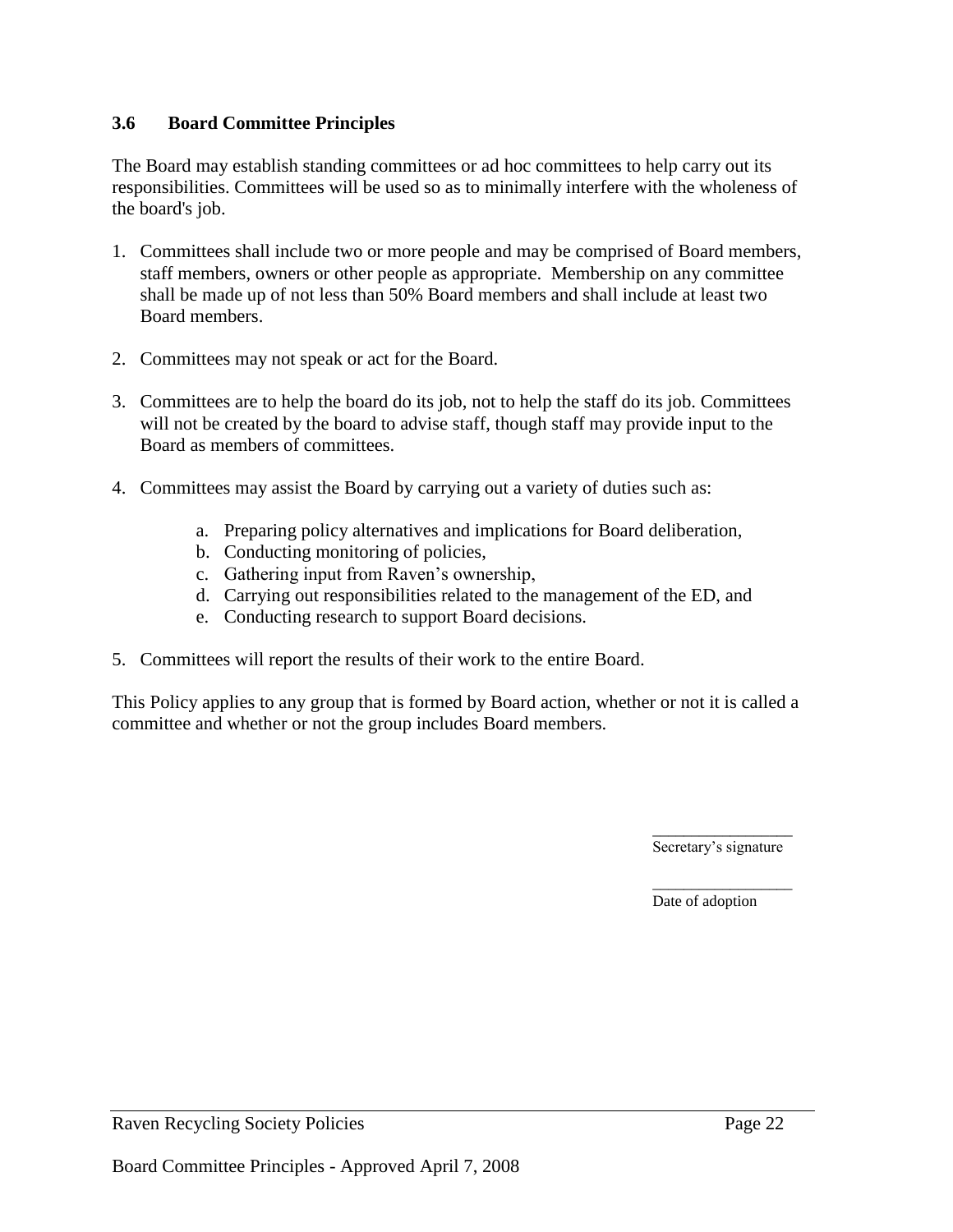#### <span id="page-24-0"></span>**3.7 Board Meetings**

#### **Board meetings will be designed so that the business of the board can be carried out efficiently and effectively. Accordingly:**

- 1. The Board will hold regular monthly meetings, once per month in every month except July and August.
	- a. Regular board meetings will be held on the third Tuesday of the month
	- b. Regular board meetings will begin at 5:30 PM with dinner provided by Raven
	- c. The Chair will call the meeting to order at 5:45 PM.
	- d. Regular board meetings are expected to adjourn at or before 7:45 PM.
	- e. Board members may participate in person or by electronic means.
- 2. The President may schedule special meetings of the Board at any time.
	- a. The President shall invite all members of the board to any special meeting.
	- b. The President may, as appropriate, advise the ED about special meetings, or invite the ED to special meetings.
	- c. A special meeting may be a face-to-face meeting, a phone conference or an electronic meeting via email or other electronic communication mechanism.
	- d. Decision-making through electronic meetings shall include:
		- i) a motion proposed by a member of the board,
		- ii) a seconder for the proposed motion,
		- iii) an opportunity for discussion of the proposed motion,
		- iv) voting on the motion through written (electronic) means, and
		- v) a written record of the motion, discussion and voting results.
	- e. A decision at an electronic meeting is only valid if a quorum of the board record votes. Votes at an electronic meeting may include "for," "against" or "abstention."
- 3. The Board may cancel or re-schedule a regular monthly meeting.
- 4. Greater than 50% of board members shall constitute a quorum for a board meeting.

\_\_\_\_\_\_\_\_\_\_\_\_\_\_\_\_ Secretary's signature

\_\_\_\_\_\_\_\_\_\_\_\_\_\_\_\_ Date of adoption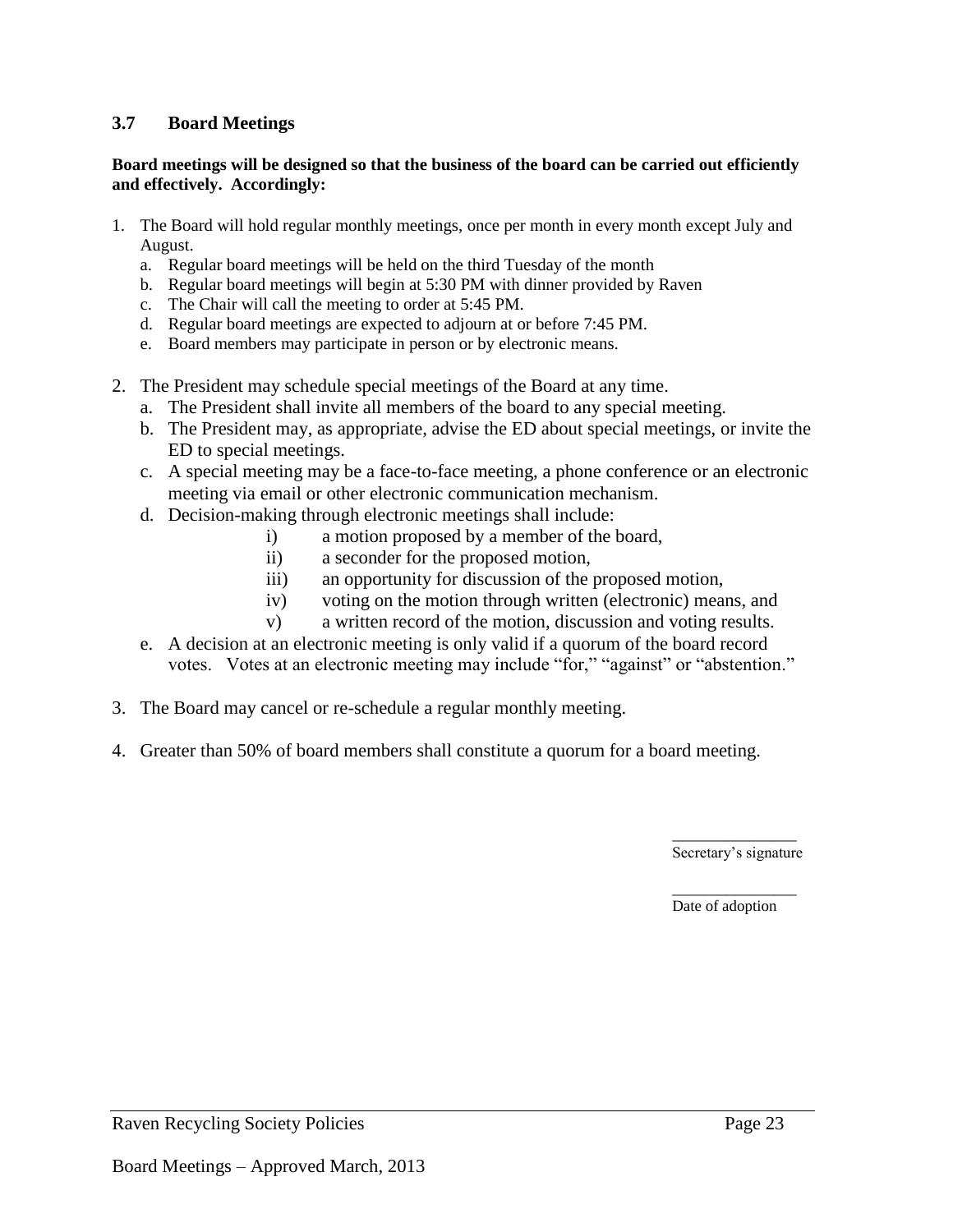# <span id="page-25-0"></span>**4. BOARD-EXECUTIVE RELATIONSHIP POLICIES**

#### <span id="page-25-1"></span>**4.1 Delegation to the ED**

All Board authority delegated to staff is delegated through the ED, so that all authority and accountability of staff and the organization can be phrased -- insofar as the Board is concerned -- as authority and accountability of the ED. Therefore:

- 1. The Board may not fail to authorize the ED to establish all internal policies, make all decisions, take all actions and develop all activities that are true to the Board's policies.
- 2. The Board may, by extending its policies, "undelegate" an ED's authority, when the Board deems it necessary to do so.
- 3. The Board may not exercise authority over the ED except by majority vote. Individual Board members shall not direct any staff.
- 4. The ED may refuse a request for information by a Board member or committee, if such a request, in the ED's judgement, requires a material amount of staff time.
- 5. The ED shall not fail to report any non-compliance of Board policy, should the ED deem it necessary to violate any Board policy.
- 6. In the event that the ED cannot fulfil the position's duties, the Board shall appoint an acting ED.

\_\_\_\_\_\_\_\_\_\_\_\_\_\_\_\_ Secretary's signature

\_\_\_\_\_\_\_\_\_\_\_\_\_\_\_\_ Date of adoption

#### *4.1 MONITORING MECHANISMS:*

- 1. The Board will review annually, as per the monitoring schedule, internal policies including the personnel policy. (1)
- 2. The ED shall report any instances when individual Board members directed him/her or a staff. (3)
- 3. The ED shall report on all requests for information from individual Board members and his/her response. (4)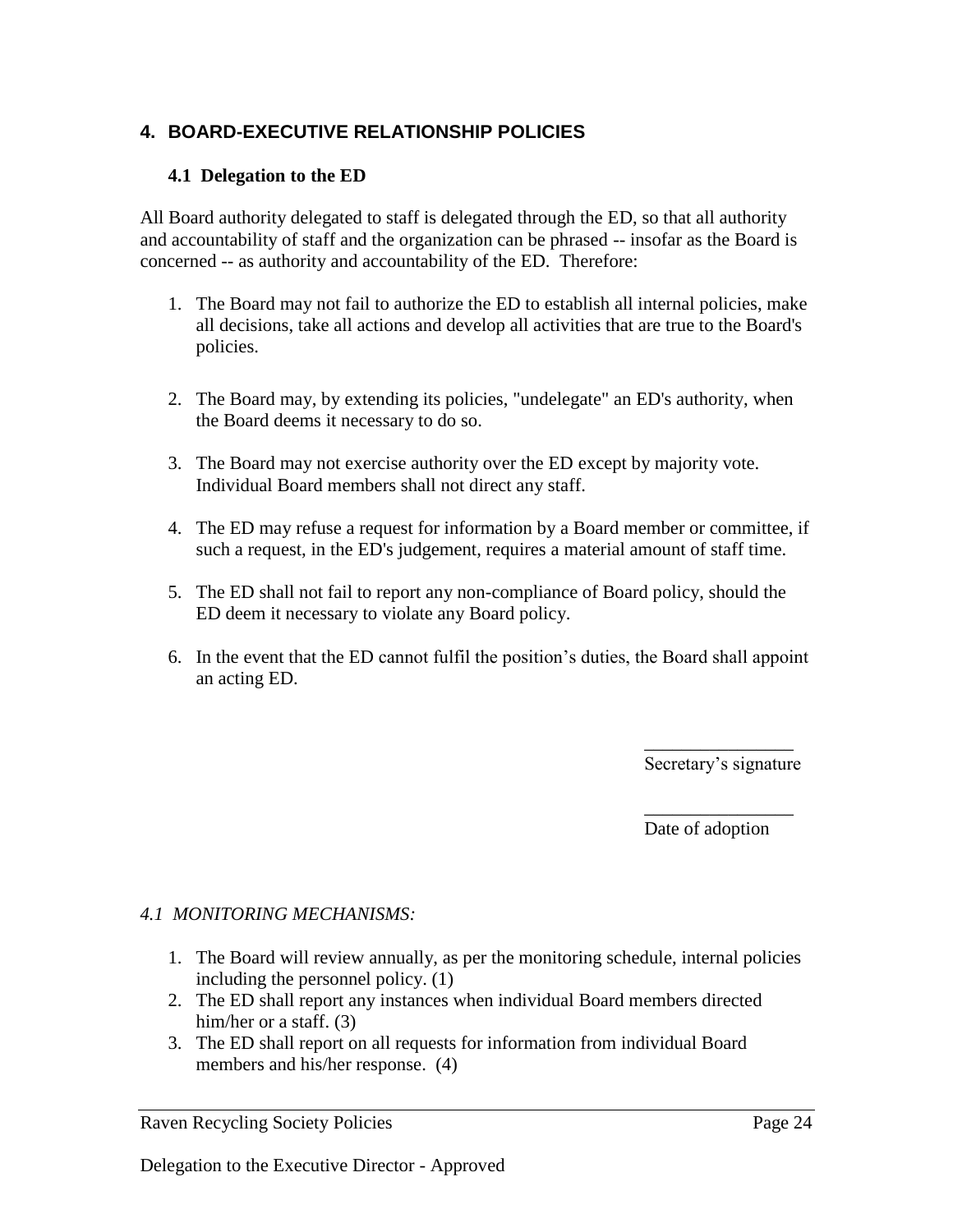4. The ED shall report any non-compliance of the ED with a policy as per the monitoring schedule, unless it is a material non-compliance in which case it should be communicated in as timely a manner as possible to the President. (5)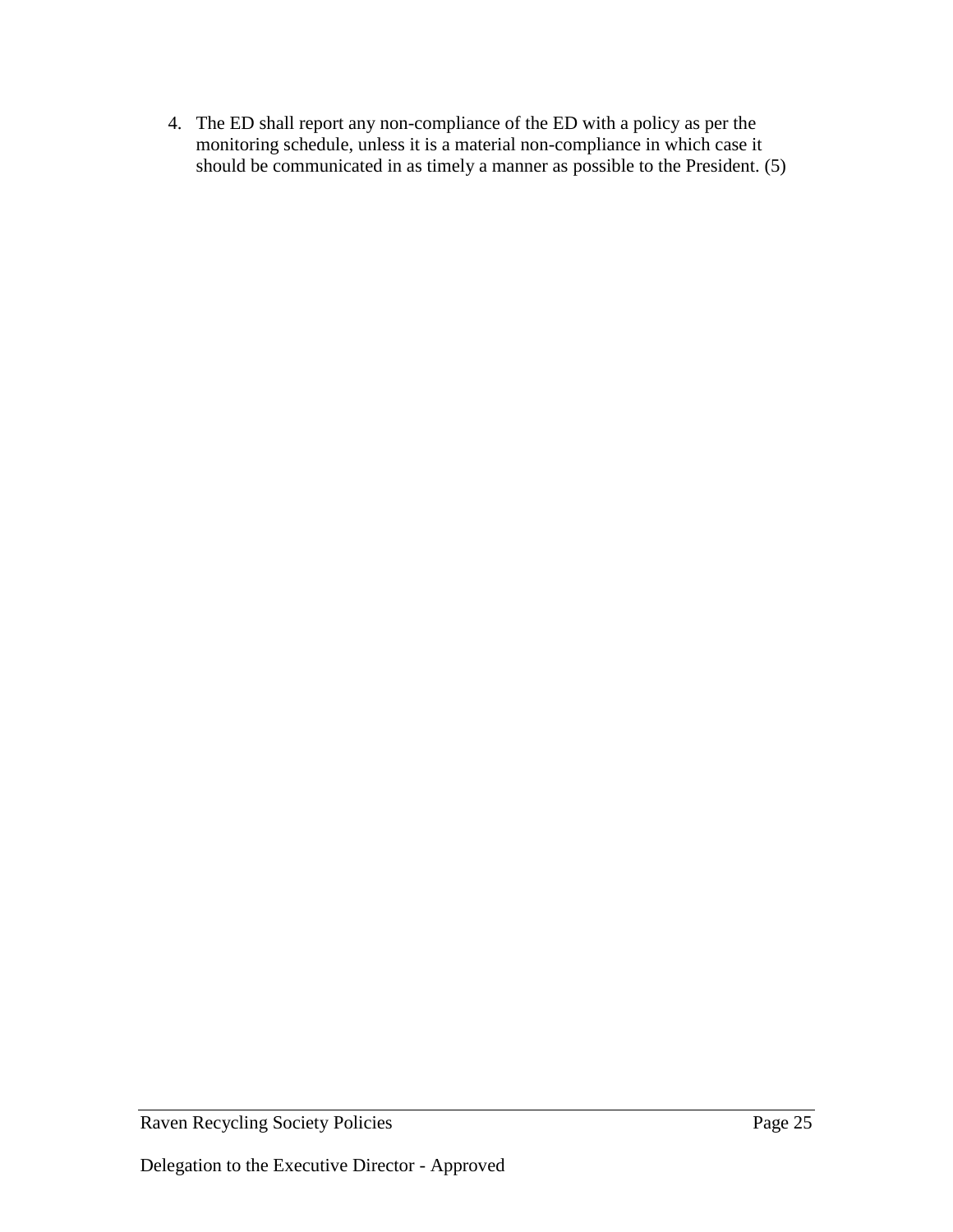#### <span id="page-27-0"></span>**4.2 Monitoring Executive Performance**

The purpose of monitoring is to determine the degree to which Board policies are being met (or violated).

- 1. Monitoring of ED job performance will be based solely on: 1) fulfilment of Ends policies; and 2) organizational operation within the boundaries established in Executive Limitations policies.
- 2. For each policy monitored, the Board will indicate whether:
	- The ED has fully met the intent of the policy;
	- The ED needs to make certain changes to fully meet the intent of the policy;
	- The policy needs to be rewritten to clarify its intent; or
	- The policy is not required.
- 3. Monitoring will occur in one or a combination of ways:
	- i. **Internal Reports:** Periodic Reports from the ED to the Board.
	- ii. **External Judges:** Auditors, site inspectors, or other external assessors shall be retained.
	- iii. **Direct Inspection:** Directors designated by the Board periodically monitor the implementation of a Board policy and report to the Board whether policies are being implemented.
	- iv. The Board may conduct staff exit interviews.
- 4. Each policy of the Board in "ends" and "executive limitations" categories shall be classified by the Board according to the frequency and method of monitoring (Table 4.2.3).
- 5. In every case, the standard for compliance with "executive limitations" by the ED shall be any reasonable ED interpretation of the "executive limitations" being monitored. The Board shall assess whether the ED interpretation is reasonable.
- 6. The Board will annually monitor ED performance through a formal performance evaluation. This evaluation will focus on performance and consider workplace conditions. Performance of the ED will also be monitored and evaluated throughout the year as per the monitoring schedule.

\_\_\_\_\_\_\_\_\_\_\_\_\_\_\_\_\_\_ Secretary's signature

\_\_\_\_\_\_\_\_\_\_\_\_\_\_\_\_ Date of adoption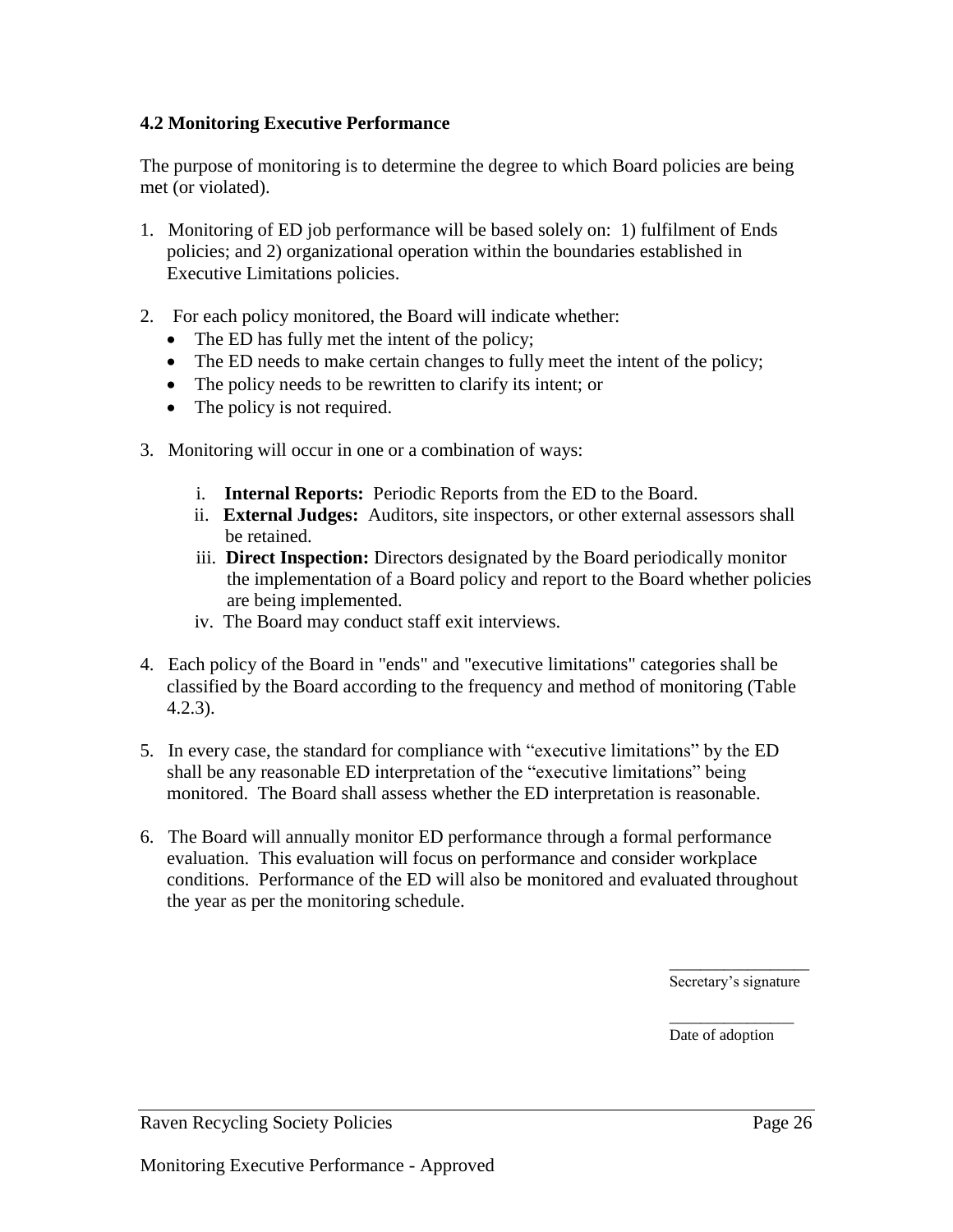| Policy        |                                           | Monitoring                                                                         |                                                                |
|---------------|-------------------------------------------|------------------------------------------------------------------------------------|----------------------------------------------------------------|
| <b>Number</b> | <b>Description</b>                        | <b>Methods</b>                                                                     | <b>Frequency</b>                                               |
| 2.2           | <b>Financial Condition</b>                | <b>Internal Reports</b><br>Direct Inspection<br><b>External Judge</b><br>(Auditor) | Quarterly<br><b>Board Requested</b><br>Annual                  |
| 2.3           | <b>Budgeting</b>                          | <b>Internal Report</b><br><b>Internal Reports</b><br>Direct Inspection             | Annual<br>Quarterly<br><b>Board Requested</b>                  |
| 2.4           | <b>Protection of Assets</b>               | <b>Internal Reports</b><br>Direct Inspection<br><b>External Judges</b>             | Annual<br>Annual<br>Annual                                     |
| 2.5           | <b>Employee Treatment</b>                 | <b>Internal Reports</b><br>Direct Inspection<br>External Judge                     | Annual<br>Board requested;<br>grievance<br>process<br>Periodic |
| 2.6           | <b>Administrative Continuity</b>          | <b>Internal Reports</b><br><b>External Judge</b>                                   | Annual<br>Board requested                                      |
| 2.7           | Communication and Counsel to<br>the Board | <b>Internal Reports</b>                                                            | Annual and as<br>needed                                        |

# **Table 4.2.3 Method and Frequency of Monitoring of Executive Limitations**

# **Direct Inspection Monitoring**

The board has chosen to use Direct Inspection Monitoring on a regular basis to determine compliance with certain policy criteria. The following process will be used:

- 1. Prior to all Direct Inspection Monitoring, the board shall request the ED's written interpretation of the policy being monitored. Monitoring shall determine (a) if the interpretation is reasonable, and if so, (b) if there is evidence of compliance with the interpretation.
- 2. To determine compliance with Financial, Budgeting and Asset Protection policies, the board will examine the following items:

# **2.1. The Income Statement**

2.1.1. Net income (revenue minus expenses) at the bottom of the sheet, to assess compliance with item 1, policy 2.2 (not incurring indebtedness other than accounts payable incurred in the ordinary course of doing business)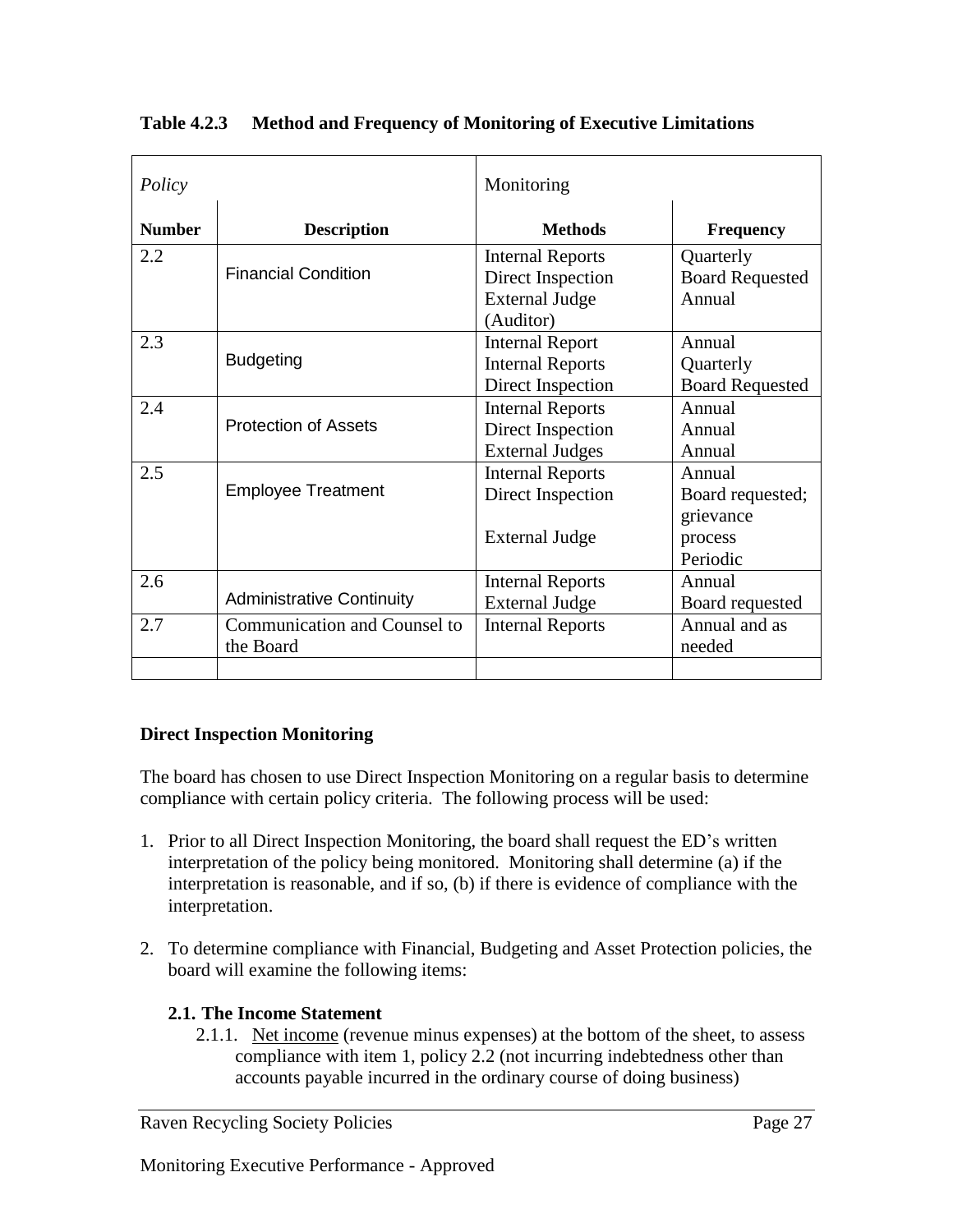- 2.1.2. Wage expense account, noting change since last quarter; it should show a consistent increase. This is to assess compliance with item 2, policy 2.2 (timely payment of payroll)
- 2.1.3. Comparison of quarterly expenses against budgeted amounts and last two years of actuals, to assess compliance with item 4, policy 2.2 (material deviation from budget) and item 4, policy 2.3

# **2.2. The Balance Sheet**

- 2.2.1. long-term and current liabilities, noting any significant changes between quarters, to assess compliance with item 1, policy 2.2 (not incurring indebtedness other than accounts payable incurred in the ordinary course of doing business)
- 2.2.2. wages payable and vacation pay payable to ensure wages are being paid, in compliance with policy 2, policy 2.2 (timely payment of payroll)
- 2.2.3. check under Contributed Surplus and in Investments under Current Assets for significant changes, to assess use of long term reserves for compliance with item 5, policy 2.2
- 2.2.4. Check Capital Assets for changes greater than \$5,000, to assess compliance with item 6, policy 2.2
- 2.2.5. Check current and capital assets (land and buildings) to note any significant change from the last quarter, to assess compliance with policy item 7, policy 2.2
- 2.2.6. Check current assets, noting where money is invested, to assess compliance with policy item 4, policy 2.4 (protection of funds by CDIC)
- 2.2.7. Check Investment Account (currently TD Reserves) to assess compliance with item 5, policy 2.4 (maintain core operating surplus of 1.5 months)

# **2.3. Accounts Payable Report**

2.3.1. Assess if timing is consistent with ED's reasonable interpretation of policy item 2 (timely payment of debts)

# **2.4. Accounts Receivable Report**

2.4.1. Assess if timing is consistent with ED's reasonable interpretation of policy item 3 (timely collection of receivables)

# **2.5. Raven Premises**

- 2.5.1 Assess compliance with item 10, policy 2.4 (RRS recyclable commodities are being treated as valuable resources)
- 3. The board will then determine whether the external auditor should be asked to comment on compliance with items 2, 3, and 6 of policy 2.2.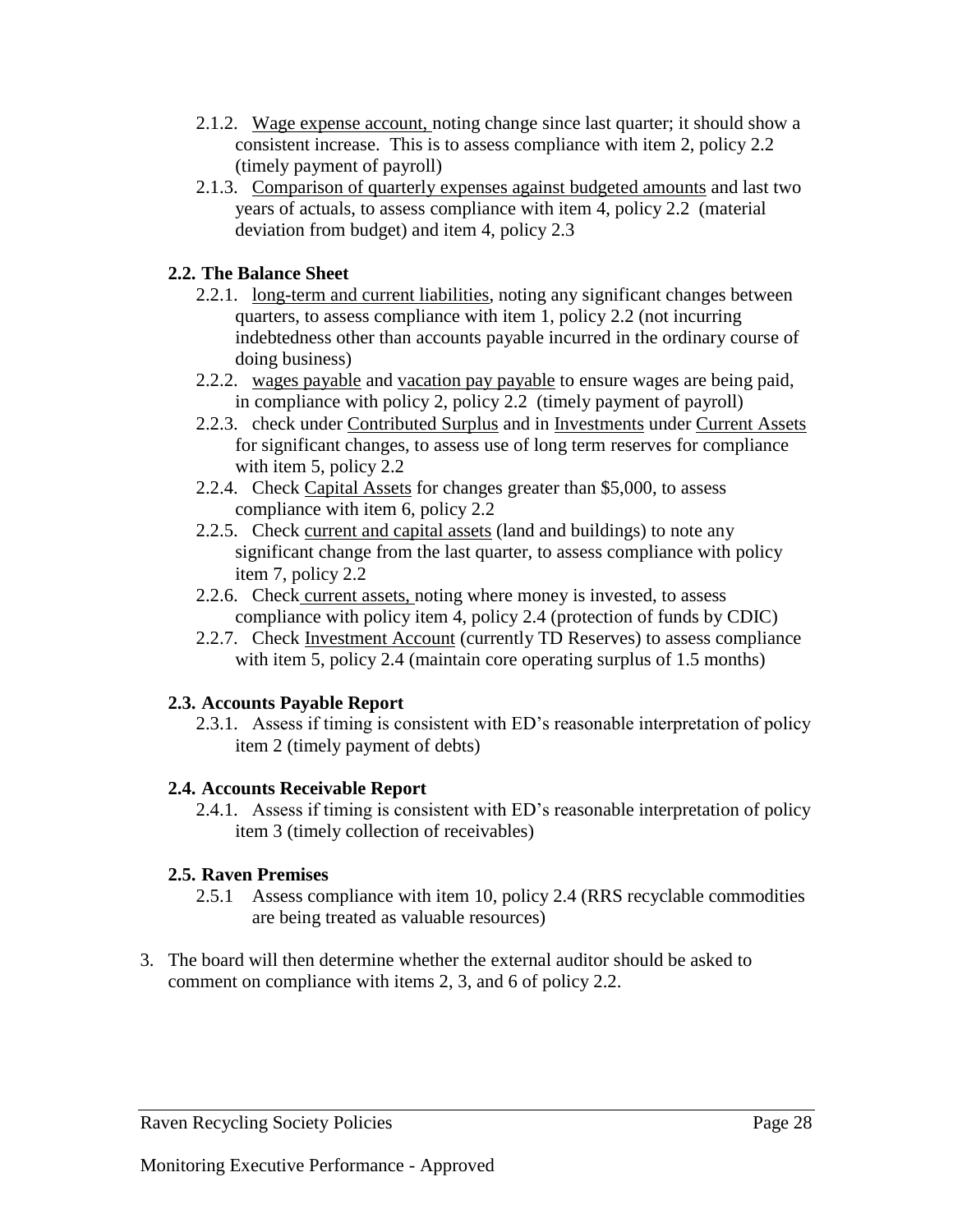# <span id="page-30-0"></span>**4.3 Executive Director Compensation and Benefits**

The compensation package for the Executive Director (ED) includes:

- 1. Basic salary
- 2. Benefits
- 3. Bonus

# 1) Basic Salary

The salary is set taking into account the level of experience, expertise and appropriate comparatives in the marketplace.

- The salary range is divided into six equal increments of \$2,907 starting at \$60,585 and ending at \$76.998 (Adjusted for salary and increments accumulated to 2015: 2.5% in 2011, 3.1% in 2012, 2.5% in 2013, 2014, and 2015.)
- Annual increments, of up to one pay increment, are considered upon each anniversary of the initial hire into the ED position. Granting an increment takes into account the annual performance evaluation – based on non-violation of Executive Limitations and progress toward achievement of Ends. Increments will be considered by the Board until the maximum salary has been attained.
- The salary range may be reviewed by the Board and the upper limit of the range, may be adjusted, generally in consideration of cumulative cost of living changes over the previous two years, or based on other relevant factors. Rationale for any review will be documented in writing and kept on file.
- Where an ED is at the top of the salary range, the Board may, on a case-by-case basis, consider and recommend an adjustment to the ED's salary beyond the above noted salary range. Such adjustments would consider the ED's level of experience, expertise, performance and duration of service.
- A cost of living increase will be given each year, unless there are prohibitive budget circumstances, as determined by the Board.

# 2) Bonus

A bonus (leave or cash equivalent) may be granted to the ED by the Board at the end of each calendar year. The decision to award a bonus will be weighted based on progress toward achievement of Ends, non-violation of Executive Limitations and financial status of Raven Recycling.

# 3) Leave and Benefits

Leave benefits available to the ED include Annual Leave, Management Leave, Sick Leave, Bereavement leave, and Special Leave. All leave must be approved by Board president or designate.

a) Annual Leave

During the first year of employment, the ED will accumulate annual leave at 1.67 days on the first day of each of the first six months of employment, 10 days granted on the  $1<sup>st</sup>$  day of the seventh month of employment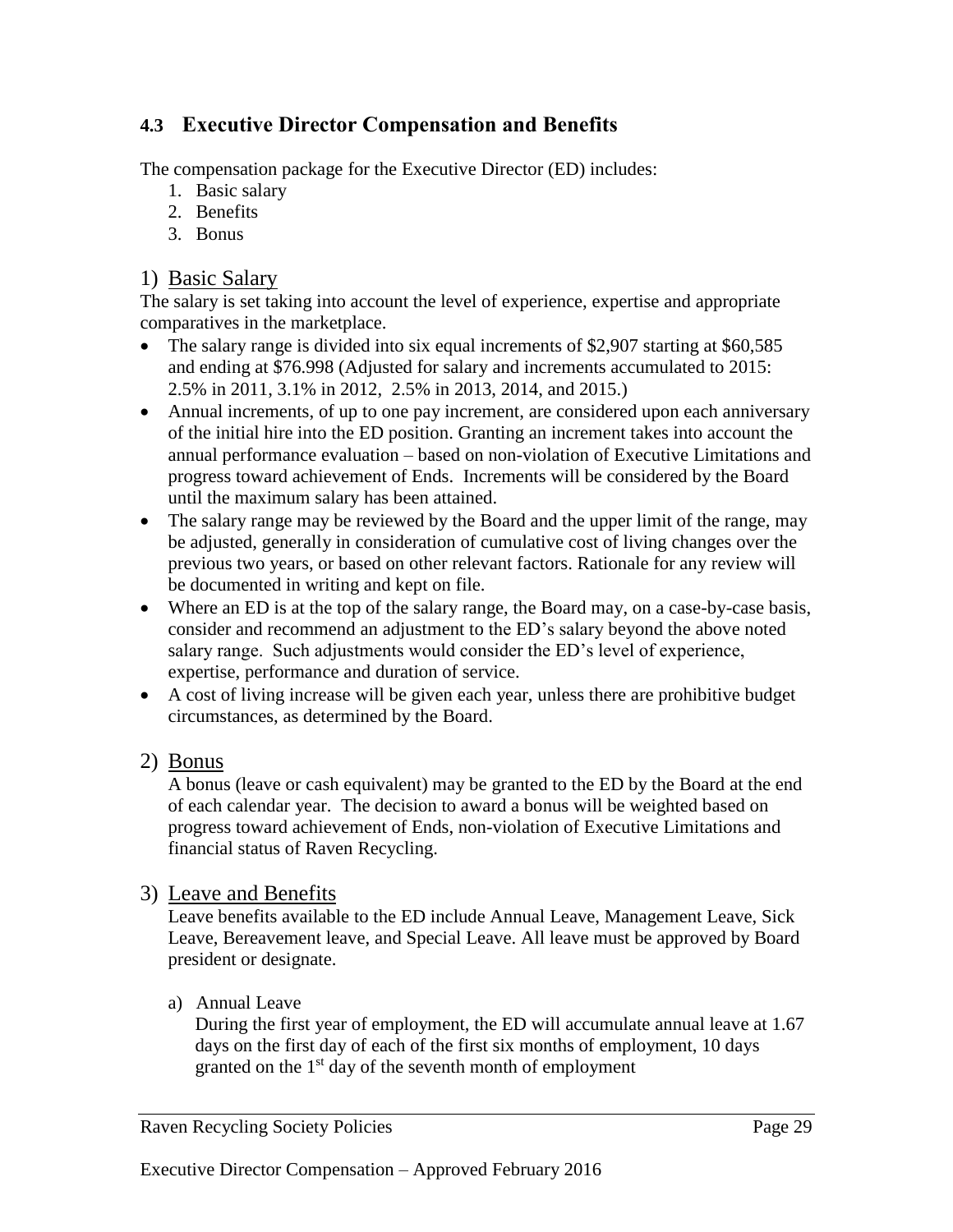Thereafter, 20 days of annual leave are granted on each anniversary of starting the ED position, through the  $8<sup>th</sup>$  anniversary of employment.

**On the**  $8<sup>th</sup>$  **<b>anniversary** ( $9<sup>th</sup>$  year) of continuous employment the ED will receive an additional 5 days annual leave, allowing for 25 days of leave.

**On the 15<sup>th</sup> anniversary** (16<sup>th</sup> year) of employment, the ED will receive an additional 5 days annual leave, allowing for 30 days of leave.

#### **Carry Forward**

Annual leave credits may not be carried forward. They must be taken in the year in which they were earned. Any vacation leave credits remaining as of the anniversary date of granting the leave will be paid as the cash equivalent and included on the pay within two months of the anniversary date.

#### **Termination of Employment**

Upon termination of employment, vacation leave that is taken but not accrued will be payable to Raven and will be deducted from the ED's final pay.

- b) Unpaid Leave
	- Unpaid leave must be approved by the Board in writing.
	- While on unpaid leave, the ED remains an employee of Raven.
	- Unpaid leave will not count towards calculation of the duration of employment
	- Leave credits will be deducted for each full month of unpaid leave
- c) Professional Development
	- Professional development opportunities for the ED, along with a detailed budget, must be submitted to the Board for consideration. Approval or denial will be provided in writing.
	- Opportunities will be considered on their merit relative to Raven operations, training needs and available financial resources .
	- All PD leave expenses must be reviewed and approved by the Board president, following completion of the PD.
- d) Management Leave
	- Management leave recognizes and is intended to compensate for work in excess of 37.5 hours per week. Management enables the ED to take paid time off in recognition of time worked in excess of 75 hours per pay period.
	- On the anniversary of the date that the ED assumed the ED position the ED shall be advanced 5 days of management leave time to be used during that year.
	- Management leave credits may not be carried beyond the 1 year anniversary of the date on which they were granted and leave credits remaining will be paid as cash equivalent to leave and included in the pay within two months of anniversary date.